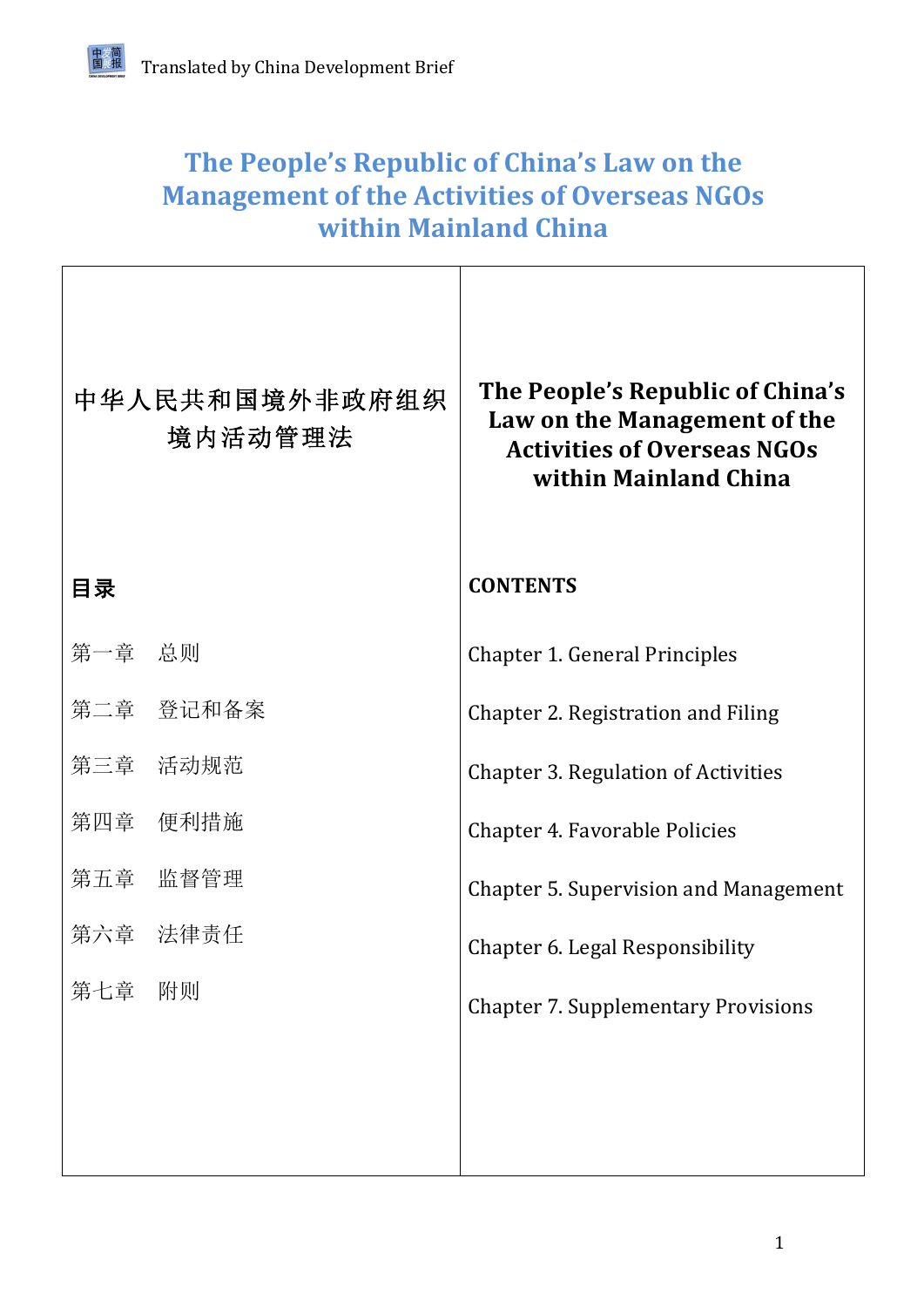

| 第一章 总则                                                                                      | <b>Chapter 1. General Principles</b>                                                                                                                                                                                                                                                                                                                 |
|---------------------------------------------------------------------------------------------|------------------------------------------------------------------------------------------------------------------------------------------------------------------------------------------------------------------------------------------------------------------------------------------------------------------------------------------------------|
| 第一条 为了规范、引导境外非政府组织在中<br>国境内的活动,保障其合法权益,促进交流与<br>合作, 制定本法。                                   | Article 1. This law is designed to standardize<br>and guide all activities carried out by overseas<br>NGOs within China, and protect their rights and<br>interests, while promoting communication and<br>cooperation.                                                                                                                                |
| 第二条 境外非政府组织在中国境内开展活动                                                                        | Article 2. This law concerns overseas NGOs<br>carrying out activities within China.                                                                                                                                                                                                                                                                  |
| 适用本法。<br>本法所称境外非政府组织, 是指在境外合<br>法成立的基金会、社会团体、智库机构等非营<br>利、非政府的社会组织。                         | 'Overseas NGOs' refers to non-profit, non-<br>governmental social organizations such as<br>foundations, social groups and think tanks that<br>have been lawfully established outside of<br>mainland China.                                                                                                                                           |
| 第三条 境外非政府组织依照本法可以在经<br>济、教育、科技、文化、卫生、体育、环保等<br>领域和济困、救灾等方面开展有利于公益事业<br>发展的活动。               | Article 3. Overseas NGOs that work in fields<br>such as the economy, education, science and<br>culture, health,<br>technology,<br>sports,<br>environmental protection and in areas such as<br>poverty alleviation and disaster relief may carry<br>out activities that legally aid the development of<br>public welfare in accordance with this law. |
| 境外非政府组织在中国境内依法开展<br>第四条<br>活动,受法律保护。                                                        | Article 4. Overseas NGOs that conduct legal<br>activities within China<br>will<br>receive<br>the<br>protection of the law.                                                                                                                                                                                                                           |
| 第五条 境外非政府组织在中国境内开展活动<br>应当遵守中国法律, 不得危害中国的国家统<br>一、安全和民族团结,不得损害中国国家利<br>益、社会公共利益和公民、法人以及其他组织 | <b>Article 5.</b> Overseas NGOs that conduct activities<br>in China shall operate according to Chinese laws;<br>not threaten China's security or national and<br>ethnic unity; and not harm China's national<br>interests, societal public interests, and the legal<br>rights of citizens, legal persons and other<br>groups.                        |
| 的合法权益。<br>境外非政府组织在中国境内不得从事或者<br>资助营利性活动、政治活动,不得非法从事或<br>者资助宗教活动。                            | Furthermore overseas NGOs that conduct<br>activities in mainland China must not engage in<br>or fund for-profit activities or political activities.<br>They must also not illegally conduct or fund<br>religious activities.                                                                                                                         |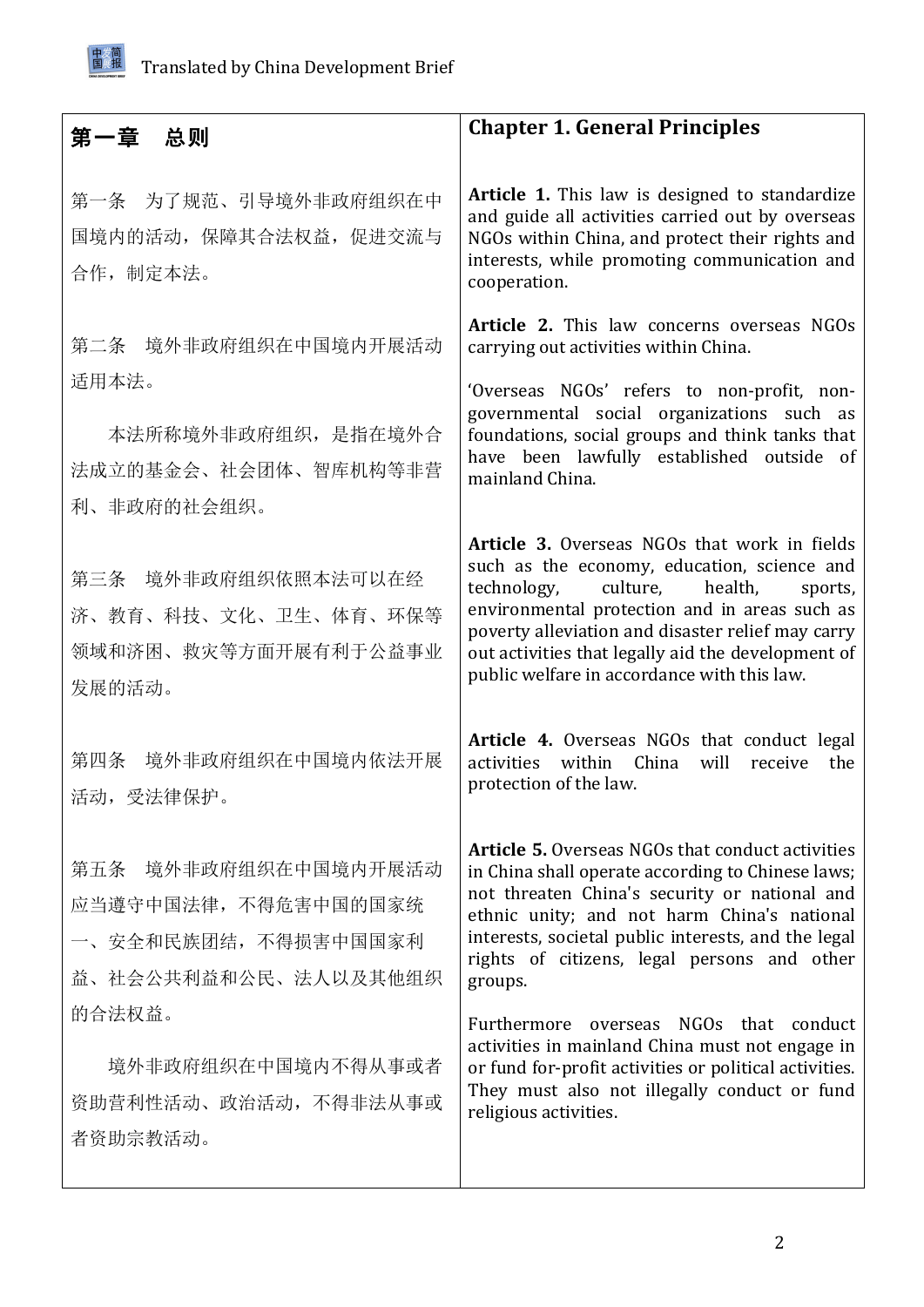

| 第六条 国务院公安部门和省级人民政府公安<br>机关, 是境外非政府组织在中国境内开展活动<br>的登记管理机关。                                  | Article 6. The Public Security departments of<br>the State Council and provincial level public<br>security authorities are in charge of the<br>registration and management of overseas NGOs<br>that conduct activities within China.                                                                      |
|--------------------------------------------------------------------------------------------|-----------------------------------------------------------------------------------------------------------------------------------------------------------------------------------------------------------------------------------------------------------------------------------------------------------|
| 国务院有关部门和单位、省级人民政府有<br>关部门和单位, 是境外非政府组织在中国境内<br>开展活动的相应业务主管单位。                              | The relevant departments and units of the State<br>Council and provincial level governments are<br>the Professional Supervisory Units (业务主管单<br>$\hat{\boxplus}$ ) for overseas NGOs conducting activities in<br>mainland China.                                                                          |
| 第七条 县级以上人民政府公安机关和有关部<br>门在各自职责范围内对境外非政府组织在中国<br>境内开展活动依法实施监督管理、提供服务。<br>国家建立境外非政府组织监督管理工作协 | Article 7. Within the scope of their authority,<br>the public security authorities<br>of local<br>governments at the county level or above are<br>responsible for supervision, management, and<br>service provision for the activities of overseas<br>NGOs within China.                                  |
| 调机制, 负责研究、协调、解决境外非政府组<br>织在中国境内开展活动监督管理和服务便利中<br>的重大问题。                                    | The state will establish mechanisms to manage<br>be<br>NGOs and<br>responsible<br>for<br>overseas<br>coordinating,<br>and<br>researching,<br>resolving<br>significant problems regarding supervision,<br>management, and service provision for the<br>activities of overseas NGOs in mainland China.      |
| 第八条 国家对为中国公益事业发展做出突出<br>贡献的境外非政府组织给予表彰。                                                    | Article 8. The state will commend those<br>overseas NGOs<br>that provide outstanding<br>contributions to the development of Chinese<br>public welfare.                                                                                                                                                    |
| 第二章 登记和备案                                                                                  | <b>Chapter 2. Registration and Filing</b>                                                                                                                                                                                                                                                                 |
| 第九条 境外非政府组织在中国境内开展活<br>动, 应当依法登记设立代表机构; 未登记设立<br>代表机构需要在中国境内开展临时活动的, 应<br>当依法备案。           | <b>Article 9.</b> Overseas NGOs that conduct activities<br>in China shall legally register and establish a<br>representative office. Unregistered overseas<br>NGOs that wish to conduct temporary activities<br>in China shall legally file a record.                                                     |
| 境外非政府组织未登记设立代表机构、开<br>展临时活动未经备案的, 不得在中国境内开展<br>或者变相开展活动, 不得委托、资助或者变相                       | It is prohibited for overseas NGOs that have not<br>registered and established a representative<br>office or filed for temporary activities to conduct<br>or covertly conduct activities within China, or<br>commission or covertly commission<br>any<br>domestic Chinese units or individuals to conduct |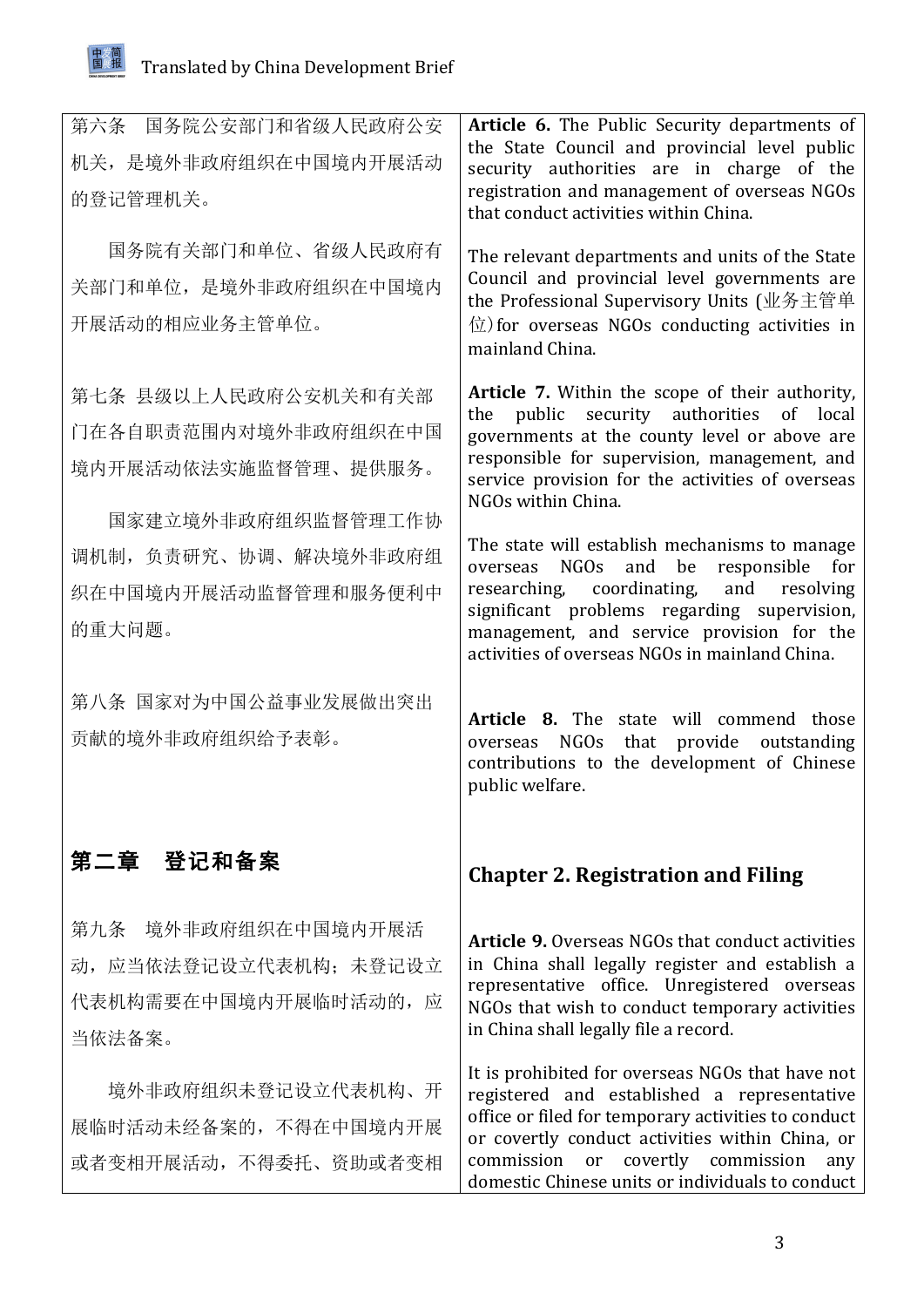

| 委托、资助中国境内任何单位和个人在中国境                                                                                    | activities within China.                                                                                                                                                                                                                                                                                                                                                                                                     |
|---------------------------------------------------------------------------------------------------------|------------------------------------------------------------------------------------------------------------------------------------------------------------------------------------------------------------------------------------------------------------------------------------------------------------------------------------------------------------------------------------------------------------------------------|
| 内开展活动。                                                                                                  | Article 10. Overseas NGOs that meet the<br>following requirements may apply to register<br>and establish a representative office in China                                                                                                                                                                                                                                                                                    |
| 第十条 境外非政府组织符合下列条件的, 根                                                                                   | according to the scope of their work and the<br>location and needs of their activities.                                                                                                                                                                                                                                                                                                                                      |
| 据业务范围、活动地域和开展活动的需要,<br>可                                                                                |                                                                                                                                                                                                                                                                                                                                                                                                                              |
| 以申请在中国境内登记设立代表机构:                                                                                       | (1) The NGO was lawfully established outside of<br>Mainland China;                                                                                                                                                                                                                                                                                                                                                           |
| (一) 在境外依法成立;                                                                                            | (2) The NGO is independently able to assume<br>civil liability;                                                                                                                                                                                                                                                                                                                                                              |
| (二)能够独立承担民事责任;                                                                                          | (3) The NGO's aims and scope of activities as                                                                                                                                                                                                                                                                                                                                                                                |
| (三) 章程规定的宗旨和业务范围有利于公益<br>事业发展;                                                                          | stipulated in the organizational charter are<br>beneficial to the development of the public<br>benefit sector:                                                                                                                                                                                                                                                                                                               |
| (四)在境外存续二年以上并实质开展活动;                                                                                    | (4) The NGO has been in existence for a<br>continuous period of at least two years outside<br>of mainland China<br>and<br>has conducted                                                                                                                                                                                                                                                                                      |
| (五)法律、行政法规规定的其他条件。                                                                                      | substantial activities during that time;                                                                                                                                                                                                                                                                                                                                                                                     |
|                                                                                                         | (5) Conditions provided by other laws or<br>regulations.                                                                                                                                                                                                                                                                                                                                                                     |
| 第十一条 境外非政府组织申请登记设立代表<br>机构, 应当经业务主管单位同意。                                                                | <b>Article 11.</b> Overseas NGOs that apply to register<br>and establish a representative office shall have<br>the<br>consent of a<br>Professional<br>received<br>Supervisory Unit (业务主管单位).                                                                                                                                                                                                                                 |
| 业务主管单位的名录由国务院公安部门和<br>省级人民政府公安机关会同有关部门公布。                                                               | The list of Professional Supervisory Units will be<br>published by the public security department of<br>the State Council, the public security authorities<br>of provincial people's governments and other<br>relevant departments.                                                                                                                                                                                          |
| 第十二条 境外非政府组织应当自业务主管单<br>位同意之日起三十日内,向登记管理机关申请<br>设立代表机构登记。申请设立代表机构登记,<br>应当向登记管理机关提交下列文件、材料:<br>(一) 申请书: | <b>Article 12.</b> Overseas NGOs shall apply to<br>representative office<br>with the<br>register a<br>registration management authorities within 30<br>days of formally identifying and getting approval<br>from a Professional Supervisory Unit. To apply<br>for a registration permit for a representative<br>office, overseas NGOs shall submit the following<br>documents to the registration management<br>authorities: |
|                                                                                                         | (1) A completed application form;                                                                                                                                                                                                                                                                                                                                                                                            |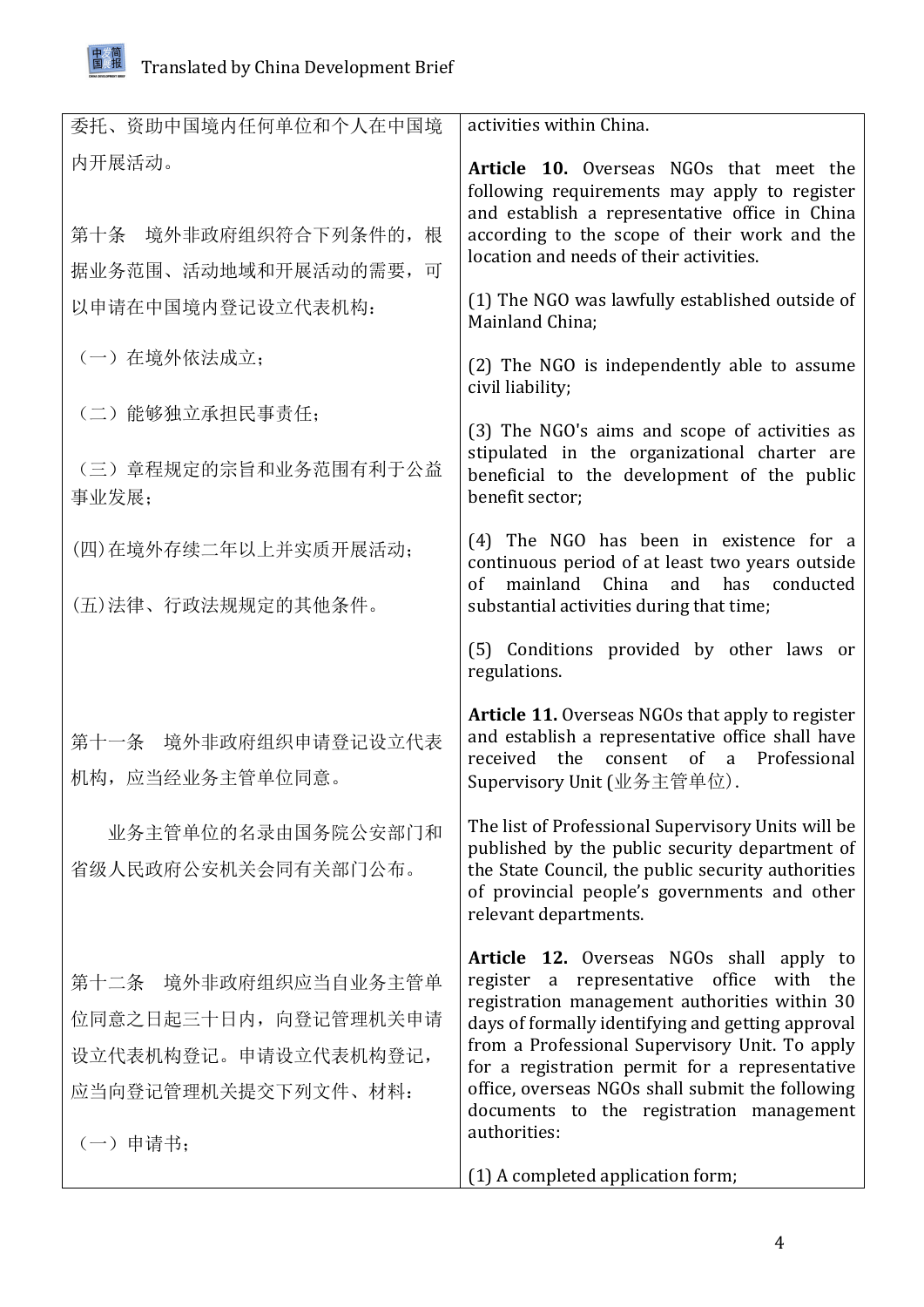

| (二) 符合本法第十条规定的证明文件、材<br>料;                                 | (2) Documentation and other evidence that the<br>overseas NGO meets the conditions set out in<br>Article 10 of this law;                                                                                                                                                                         |
|------------------------------------------------------------|--------------------------------------------------------------------------------------------------------------------------------------------------------------------------------------------------------------------------------------------------------------------------------------------------|
| (三) 拟设代表机构首席代表的身份证明、简<br>历及其无犯罪记录证明材料或者声明;                 | (3) Identification documents for the chief<br>representative of the proposed overseas NGO                                                                                                                                                                                                        |
| (四) 拟设代表机构的住所证明材料;                                         | representative office, a CV and proof or a<br>statement that shows that he or she has no<br>criminal record;                                                                                                                                                                                     |
| (五) 资金来源证明材料;                                              | (4) Documentation that states the address of the                                                                                                                                                                                                                                                 |
| (六) 业务主管单位的同意文件;                                           | overseas NGO's proposed representative office.                                                                                                                                                                                                                                                   |
| (七)法律、行政法规规定的其他文件、材                                        | (5) Documentation that shows the funding<br>sources of the overseas NGO;                                                                                                                                                                                                                         |
| 料。                                                         | (6) Documentation that shows an agreement<br>from a Professional Supervisory Unit to                                                                                                                                                                                                             |
| 登记管理机关审查境外非政府组织代表机<br>构设立申请, 根据需要可以组织专家进行评                 | supervise the<br>NGO's<br>overseas<br>proposed<br>representative office;                                                                                                                                                                                                                         |
| 估。                                                         | (7) Any documentation and material required<br>by other laws or regulations.                                                                                                                                                                                                                     |
| 登记管理机关应当自受理申请之日起六十<br>日内作出准予登记或者不予登记的决定。                   | The registration management authorities that<br>review the application of overseas NGOs to<br>establish a representative office in China may<br>commission experts to conduct a review if this is<br>deemed necessary.                                                                           |
|                                                            | The registration management authorities shall<br>issue a decision within 60 days of receiving an<br>application.                                                                                                                                                                                 |
| 第十三条 对准予登记的境外非政府组织代表<br>机构,登记管理机关发给登记证书,并向社会<br>公告。登记事项包括: | Article 13. The registration management<br>shall<br>certificate<br>authorities<br>grant<br>a<br>of<br>registration to the overseas NGO representative<br>offices to which they give approval, and make a<br>public announcement of that registration.<br>Registration information shall include: |
| (一) 名称;                                                    | $(1)$ Name;                                                                                                                                                                                                                                                                                      |
| (二) 住所;                                                    | (2) Address;                                                                                                                                                                                                                                                                                     |
| (三) 业务范围;                                                  | (3) Scope of activities;                                                                                                                                                                                                                                                                         |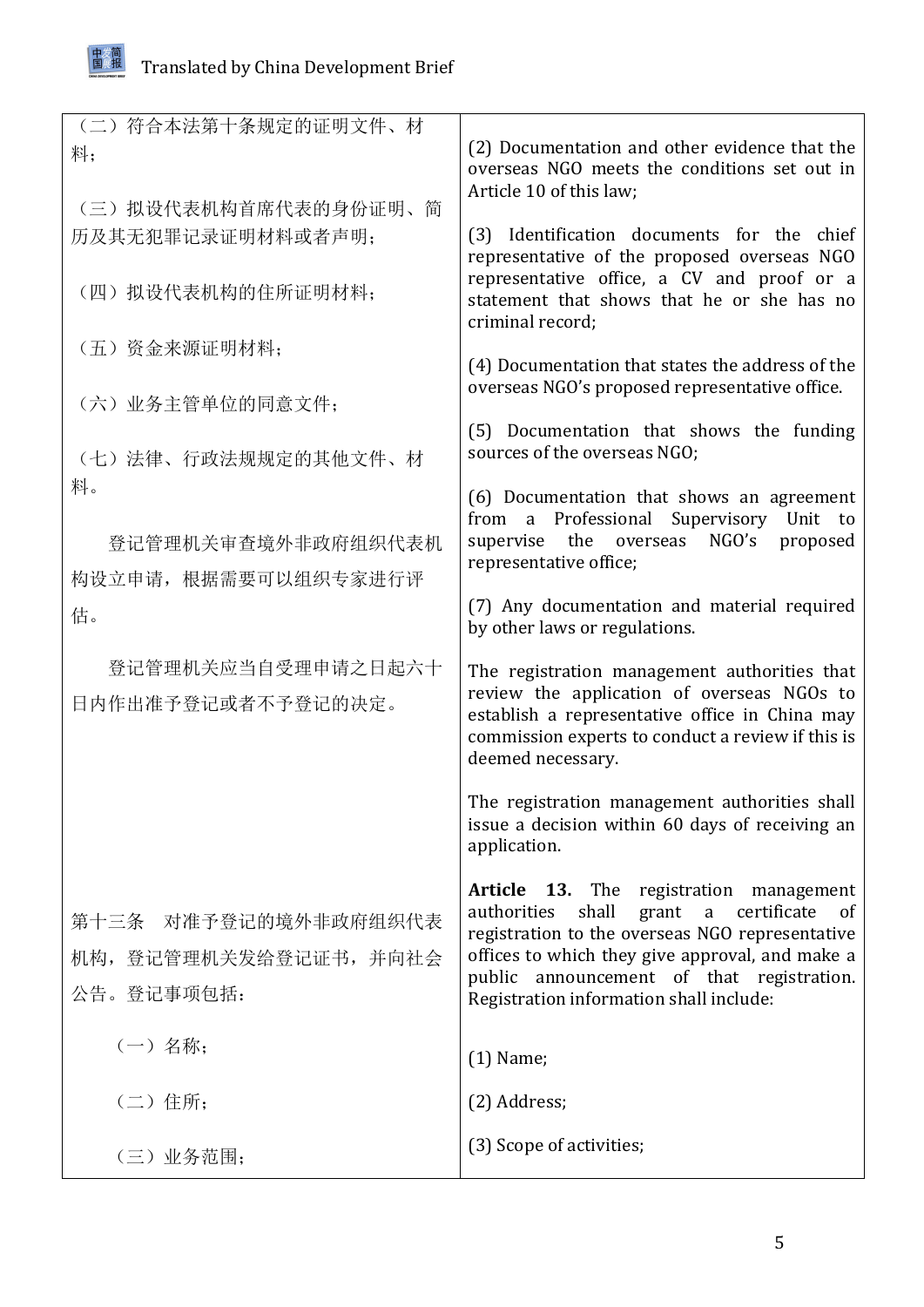日本人<br>国展报

|                                     | (4) Location of activities;                                                                         |
|-------------------------------------|-----------------------------------------------------------------------------------------------------|
| (四)活动地域;                            | (5) Chief representative;                                                                           |
| (五) 首席代表;                           | (6) Professional Supervisory Unit.                                                                  |
| (六) 业务主管单位。                         | The representative office of an overseas NGO<br>will use their registration certificate to register |
| 境外非政府组织代表机构凭登记证书依法                  | for taxes, get an official seal, and establish a<br>bank account at a bank in mainland China. They  |
| 办理税务登记, 刻制印章, 在中国境内的银行              | shall file copies of the above documents with the                                                   |
| 开立银行账户, 并将税务登记证件复印件、印               | registration management authorities.                                                                |
| 章式样以及银行账号报登记管理机关备案。                 |                                                                                                     |
|                                     | Article 14. When the representative office of an                                                    |
| 第十四条 境外非政府组织代表机构需要变更                | overseas NGO wishes to alter their registration<br>information, they shall apply within 30 days of  |
| 登记事项的, 应当自业务主管单位同意之日起               | getting approval from their Professional                                                            |
| 三十日内, 向登记管理机关申请变更登记。                | Supervisory Unit.                                                                                   |
|                                     |                                                                                                     |
| 第十五条 有下列情形之一的,境外非政府组                | Article 15. The representative office of an<br>overseas NGO may be publically de-registered         |
| 织代表机构由登记管理机关注销登记, 并向社               | by the registration management authorities if:                                                      |
|                                     | (1) The overseas NGO closes its representative                                                      |
| 会予以公告:                              | office in China;                                                                                    |
| (一)境外非政府组织撤销代表机构的;                  | (2) The overseas NGO ceases operations;                                                             |
| (二)境外非政府组织终止的;                      | (3) The overseas NGO has its registration<br>certificate withdrawn in accordance with law;          |
| (三)境外非政府组织代表机构依法被撤销登<br>记或者吊销登记证书的; | (4) The activities of the NGO are no longer<br>permitted due to other reasons;                      |
|                                     | If an overseas NGO's representative office has                                                      |
| (四) 由于其他原因终止的。                      | been deregistered, the overseas NGO that<br>established the representative office shall deal        |
| 境外非政府组织代表机构注销登记后, 设                 | with outstanding issues. As the overseas NGO's                                                      |
| 立该代表机构的境外非政府组织应当妥善办理                | representative office is not a legal person, the<br>overseas NGO will bear any relevant legal       |
| 善后事宜。境外非政府组织代表机构不具有法                | responsibility.                                                                                     |
| 人资格, 涉及相关法律责任的, 由该境外非政              |                                                                                                     |
| 府组织承担。                              |                                                                                                     |
|                                     |                                                                                                     |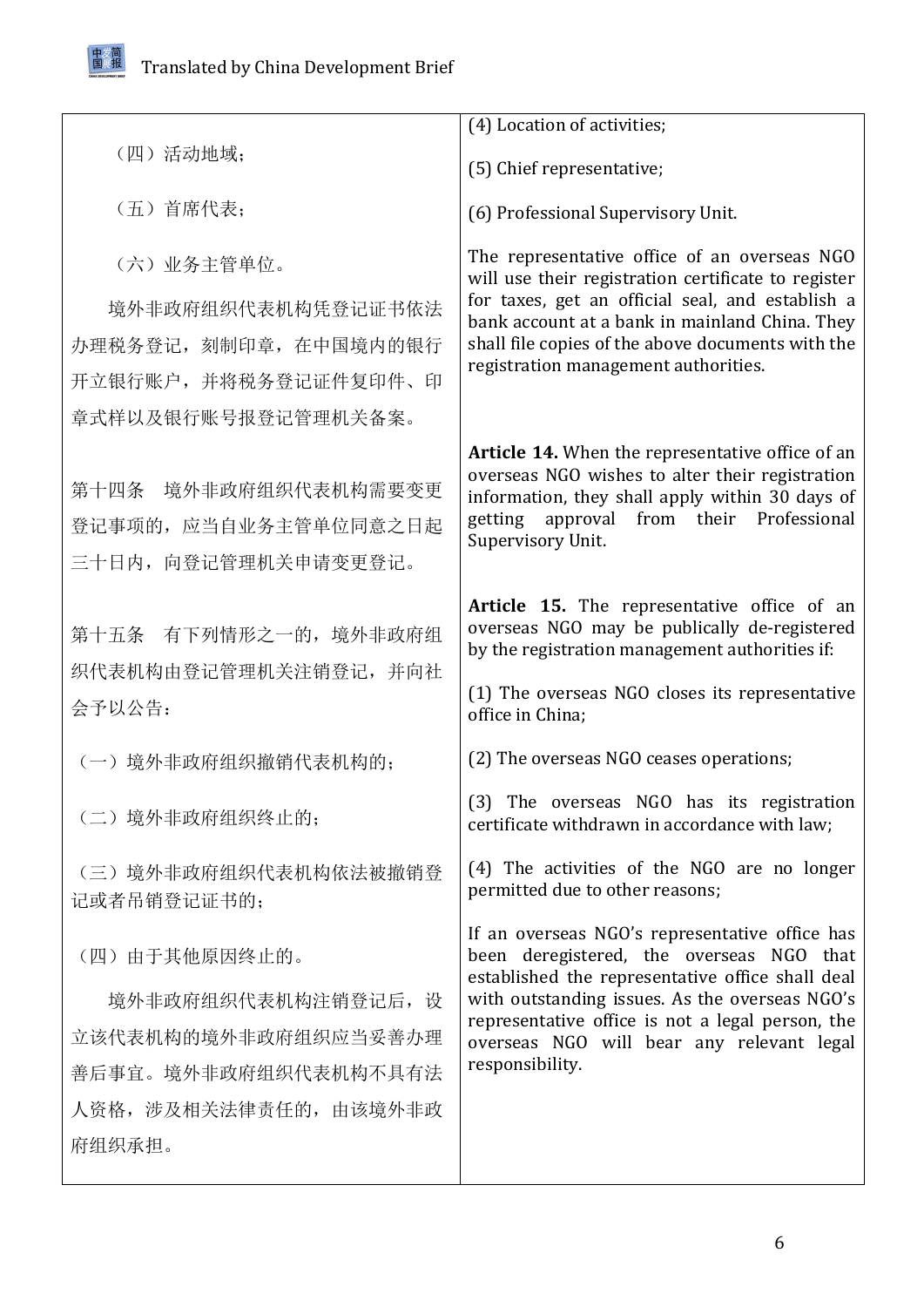| 第十六条 境外非政府组织未在中国境内设立<br>代表机构, 在中国境内开展临时活动的, 应当<br>与在中国的国家机关、人民团体、事业单位、<br>社会组织(以下称中方合作单位)合作进行。            | Article 16.<br>Overseas NGOs without<br>representative office in China that wish to carry<br>out temporary activities in China shall cooperate<br>Chinese<br>authorities,<br>with<br>state<br>mass<br>organizations, public institutions, and social<br>organizations (hereafter referred to as the<br>Chinese partner organizations, or 中方合作单<br>位).                  |
|-----------------------------------------------------------------------------------------------------------|------------------------------------------------------------------------------------------------------------------------------------------------------------------------------------------------------------------------------------------------------------------------------------------------------------------------------------------------------------------------|
| 第十七条 境外非政府组织开展临时活动, 中<br>方合作单位应当按照国家规定办理审批手续,<br>并在开展临时活动十五日前向其所在地的登记<br>管理机关备案。备案应当向登记管理机关提交<br>下列文件、材料: | Article 17 When overseas NGOs wish to<br>conduct temporary activities, the Chinese<br>partner organizations shall go through approval<br>procedures according to national regulations<br>and file documents to local registration<br>management authorities within 15 days, and<br>shall submit the following documents to the<br>registration management authorities: |
| (一)境外非政府组织合法成立的证明文件、材<br>料;                                                                               | (1) Proof of the legal establishment of the<br>overseas NGO;                                                                                                                                                                                                                                                                                                           |
| (二) 境外非政府组织与中方合作单位的书面<br>协议;                                                                              | (2) A written agreement between the overseas<br>NGO and the Chinese partner organization;                                                                                                                                                                                                                                                                              |
| (三)临时活动的名称、宗旨、地域和期限等                                                                                      | (3) Documents showing the name, aim, location<br>and period of the temporary activity;                                                                                                                                                                                                                                                                                 |
| 相关材料;<br>(四) 项目经费、资金来源证明材料及中方合<br>作单位的银行账户;                                                               | (4) Project funding, proof of funding sources and<br>the bank account of the Chinese partner<br>organization;                                                                                                                                                                                                                                                          |
| (五)中方合作单位获得批准的文件;                                                                                         | (5) Approval documents acquired by the<br>Chinese partner organization;                                                                                                                                                                                                                                                                                                |
| (六)法律、行政法规规定的其他文件、材<br>料。                                                                                 | (6) Other documentation required by other laws<br>or regulations.                                                                                                                                                                                                                                                                                                      |
| 在赈灾、救援等紧急情况下, 需要开展临<br>时活动的, 备案时间不受前款规定的限制。                                                               | Where temporary activities are required due to<br>emergencies such as disaster relief, the filing<br>period is not limited by the previous article.                                                                                                                                                                                                                    |
| 临时活动期限不超过一年, 确实需要延长<br>期限的, 应当重新备案。                                                                       | The duration of the temporary activities shall<br>not be more than one year. Where there is a<br>genuine need for an extension, a new filing must<br>be made.                                                                                                                                                                                                          |
| 登记管理机关认为备案的临时活动不符合<br>本法第五条规定的, 应当及时通知中方合作单                                                               | When finding that the temporary activity fails to<br>conform to the requirement of article 5 of this<br>law, the registration management authority                                                                                                                                                                                                                     |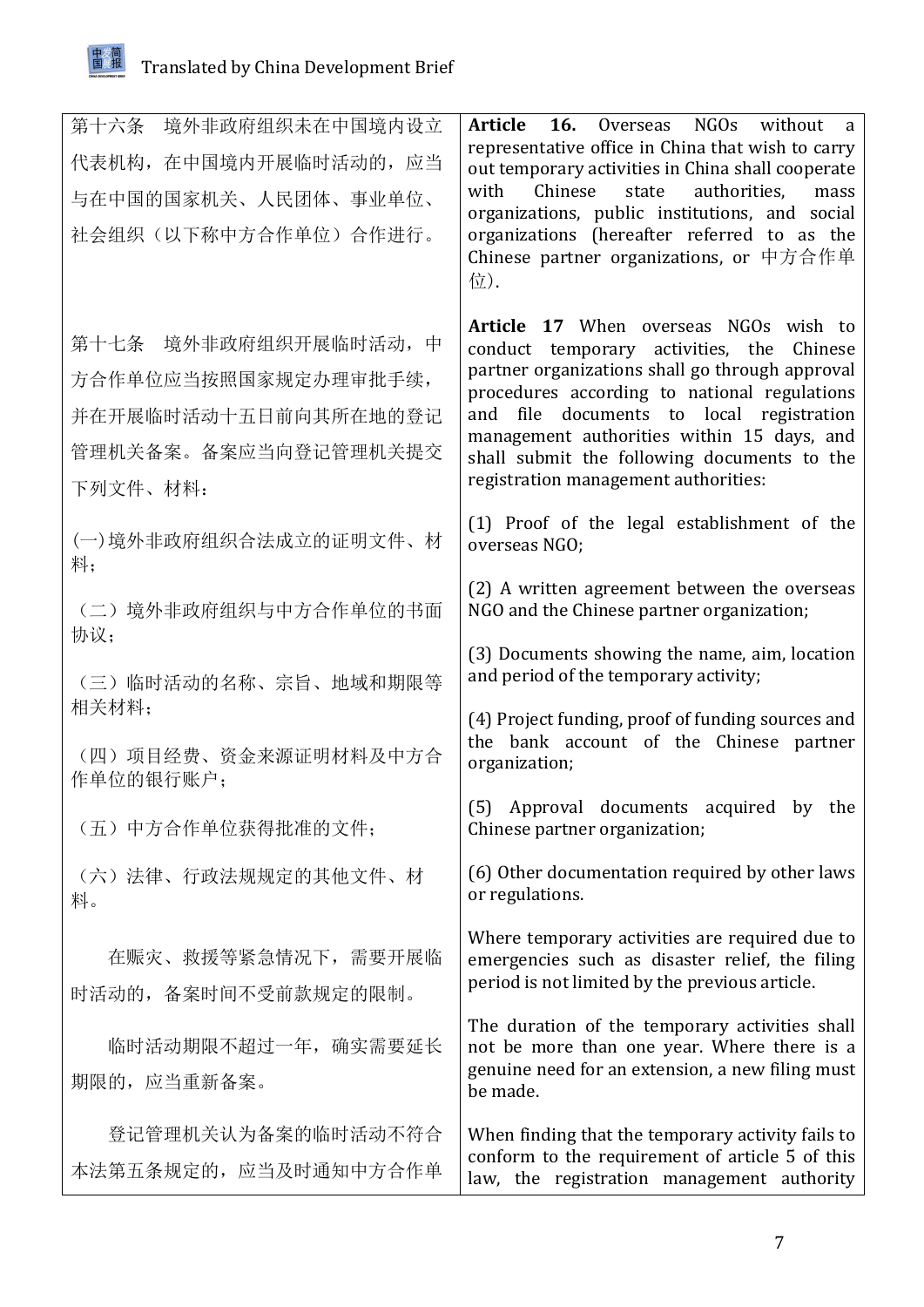

| 位停止临时活动。                                                                                                                              | must notify the Chinese partner organization to<br>cease the activity.                                                                                                                                                                                                                                                                                                                                                                                                                                                                                                                                                                                    |
|---------------------------------------------------------------------------------------------------------------------------------------|-----------------------------------------------------------------------------------------------------------------------------------------------------------------------------------------------------------------------------------------------------------------------------------------------------------------------------------------------------------------------------------------------------------------------------------------------------------------------------------------------------------------------------------------------------------------------------------------------------------------------------------------------------------|
| 第三章 活动规范                                                                                                                              | <b>Chapter 3. Regulation of Activities</b>                                                                                                                                                                                                                                                                                                                                                                                                                                                                                                                                                                                                                |
| 第十八条 设立代表机构的境外非政府组织在<br>中国境内的活动应当由其代表机构办理。                                                                                            | <b>Article 18.</b> If an overseas NGO has established a<br>representative office within China, all of that<br>NGO's activities that take place within China<br>should be managed by the representative office.                                                                                                                                                                                                                                                                                                                                                                                                                                            |
| 境外非政府组织代表机构应当以登记的名<br>称, 在登记的业务范围和活动地域内开展活<br>动。                                                                                      | The representative office of an overseas NGO<br>shall carry out activities using their registered<br>name, and within the operational boundaries<br>that have been registered.                                                                                                                                                                                                                                                                                                                                                                                                                                                                            |
| 境外非政府组织不得在中国境内设立分支<br>机构, 国务院另有规定除外。                                                                                                  | Unless otherwise regulated for by the State<br>Council, overseas NGOs shall not establish any<br>branch office in China.                                                                                                                                                                                                                                                                                                                                                                                                                                                                                                                                  |
| 第十九条 境外非政府组织代表机构应当于每<br>年12月30日前将包含项目实施、资金使用等<br>内容的下一年度活动计划报业务主管单位, 业<br>务主管单位同意后十日内报登记管理机关备<br>案。特殊情况下需要调整活动计划的, 应当及<br>时向登记管理机关备案。 | Article 19. The representative office of an<br>overseas NGO shall submit an activity plan that<br>details the projects that they intend to run and<br>how they intend to use their funding in the<br>coming year. This plan should be submitted to<br>Professional Supervisory Unit before<br>the<br>December 30th every year. After it has been<br>approved, the representative office shall submit<br>it to the registration management authorities for<br>filing within 10 days. Where there is a need to<br>adjust the activity plan due to special<br>circumstances, a filing should be made timely<br>with the registration management authorities. |
| 第二十条 境外非政府组织在中国境内开展活<br>动不得对中方合作单位、受益人附加违反中国<br>法律法规的条件。                                                                              | <b>Article 20.</b> Overseas NGOs that run projects in<br>China must not make additional conditions that<br>require Chinese partner units or the project's<br>beneficiaries to break Chinese laws<br>and<br>regulations.                                                                                                                                                                                                                                                                                                                                                                                                                                   |
| 第二十一条 境外非政府组织在中国境内活动                                                                                                                  | Article 21. Funding for activities run by<br>overseas NGOs in China include:                                                                                                                                                                                                                                                                                                                                                                                                                                                                                                                                                                              |
| 资金包括:                                                                                                                                 | (1) Money that has been legally raised abroad                                                                                                                                                                                                                                                                                                                                                                                                                                                                                                                                                                                                             |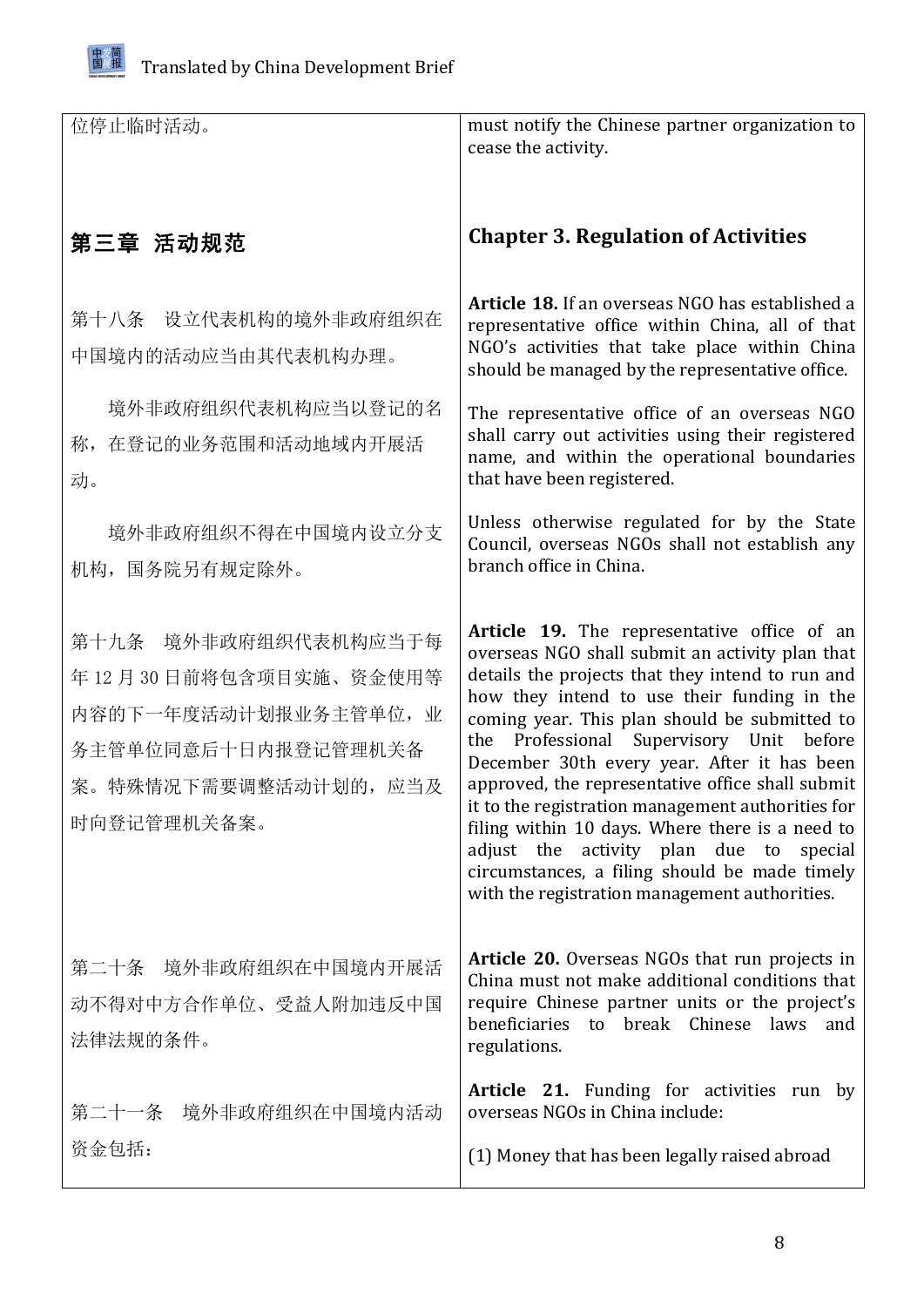## 田发简国展报 Translated by China Development Brief

| (一) 境外合法来源的资金;                                                 | (2) Interests gained from deposits made in<br>Chinese banks;                                                                                                                                                      |
|----------------------------------------------------------------|-------------------------------------------------------------------------------------------------------------------------------------------------------------------------------------------------------------------|
| (二)中国境内的银行存款利息;                                                | (3) Other money that has been lawfully acquired                                                                                                                                                                   |
| (三)中国境内合法取得的其他资金。                                              | within China.                                                                                                                                                                                                     |
| 境外非政府组织在中国境内活动不得取得                                             | Overseas NGOs in China must not use funds that<br>come from sources other than those described                                                                                                                    |
| 或者使用前款规定以外的资金。                                                 | above for their activities in China.                                                                                                                                                                              |
| 境外非政府组织及其代表机构不得在中国                                             | Overseas NGOs and their representative offices<br>in China shall not conduct fundraising activities                                                                                                               |
| 境内进行募捐。                                                        | within China.                                                                                                                                                                                                     |
| 第二十二条 设立代表机构的境外非政府组织<br>应当通过代表机构在登记管理机关备案的银行<br>账户管理用于中国境内的资金。 | Article 22. An overseas<br>NGO that<br>has<br>established its representative office shall use the<br>bank account that was filed with the registration<br>management authorities to handle money<br>within China. |
| 开展临时活动的境外非政府组织应当通过                                             | Overseas NGOs that run temporary activities in<br>shall use<br>their Chinese<br>China<br>partner                                                                                                                  |
| 中方合作单位的银行账户管理用于中国境内的                                           | organization's bank account to handle funds in<br>China. An independent account record should be                                                                                                                  |
| 资金, 实行单独记账, 专款专用。                                              | kept, and the money used as agreed upon.                                                                                                                                                                          |
| 未经前两款规定的银行账户,境外非政府组                                            | Overseas NGOs, Chinese partner organizations<br>and individuals must not use alternative                                                                                                                          |
| 织、中方合作单位和个人不得以其他任何形式                                           | methods to give or receive funds for project<br>activities within China, other than those                                                                                                                         |
| 在中国境内进行项目活动资金的收付。                                              | described above.                                                                                                                                                                                                  |
| 第二十三条 境外非政府组织应当按照代表机                                           | Article 23. Overseas NGOs shall use funds<br>according to the operational scope and location<br>of activities that was approved when they                                                                         |
| 构登记的业务范围、活动地域或者与中方合作                                           | registered their representative office, or as<br>described in their agreement with their Chinese                                                                                                                  |
| 单位协议的约定使用资金。                                                   | partner organization.                                                                                                                                                                                             |
| 第二十四条 境外非政府组织代表机构应当执                                           | Article 24. The representative office of an<br>overseas NGO shall manage their finances                                                                                                                           |
| 行中国统一的会计制度, 聘请具有中国会计从                                          | according to standard Chinese accounting law<br>and employ accountants that have been legally                                                                                                                     |
| 业资格的会计人员依法进行会计核算。财务会                                           | certified in China to manage its accounting. A<br>Chinese accounting firm shall audit the financial                                                                                                               |
| 计报告应当经中国境内会计师事务所审计。                                            | records.                                                                                                                                                                                                          |
|                                                                |                                                                                                                                                                                                                   |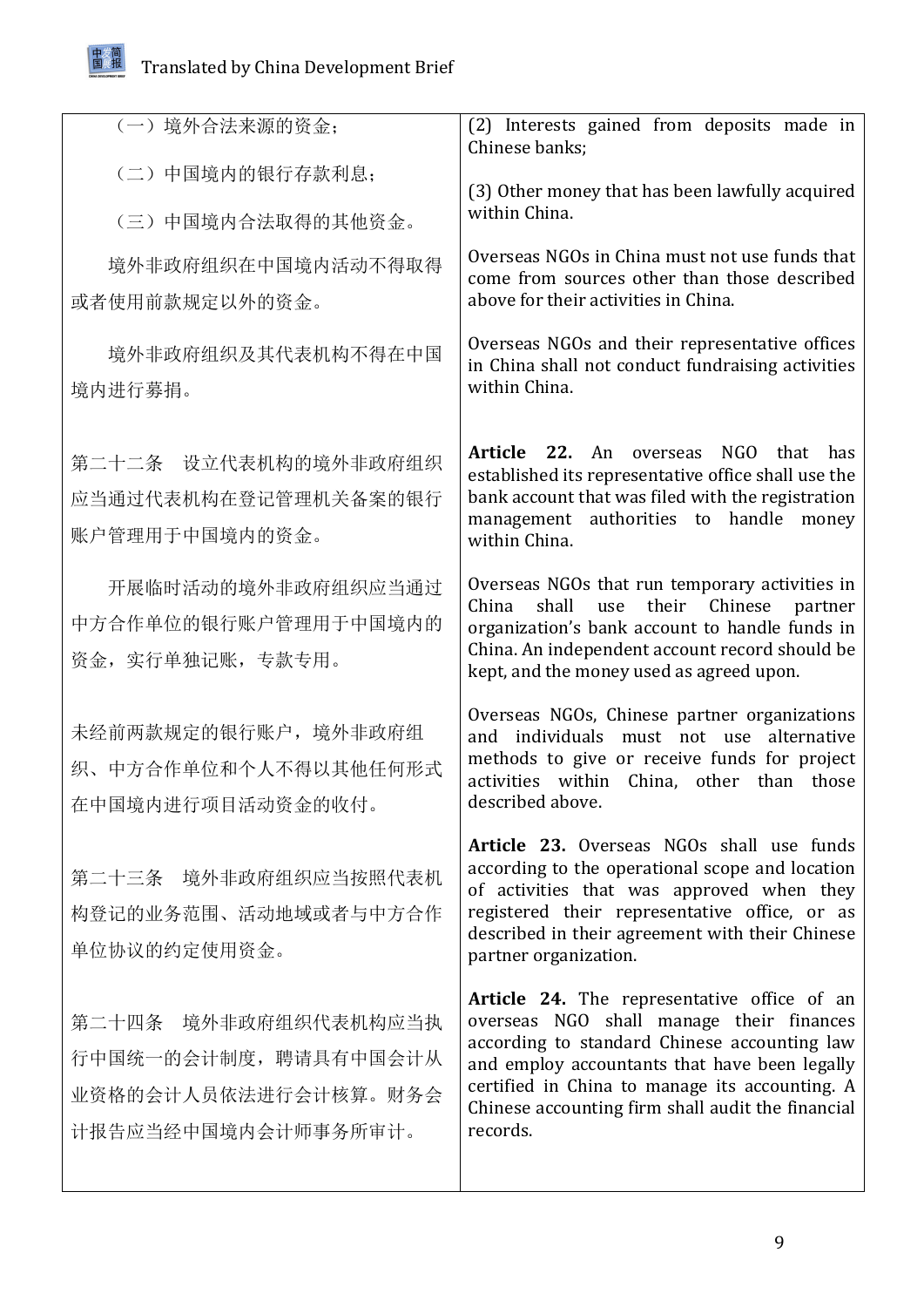| 第二十五条 境外非政府组织在中国境内开展<br>活动, 应当按照中国有关外汇管理的规定办理<br>外汇收支。                              | <b>Article 25.</b> Overseas NGOs that run activities in<br>China shall make bank transfers in accordance<br>with China's existing regulations that deal with<br>foreign exchange.                                                                                                                                                    |
|-------------------------------------------------------------------------------------|--------------------------------------------------------------------------------------------------------------------------------------------------------------------------------------------------------------------------------------------------------------------------------------------------------------------------------------|
| 第二十六条 境外非政府组织代表机构应当依<br>法办理税务登记、纳税申报和税款缴纳等事                                         | Article 26. The representative office of an<br>overseas NGO shall legally make a tax<br>registration and tax declarations, and pay taxes.                                                                                                                                                                                            |
| 项。<br>第二十七条 境外非政府组织代表机构在中国<br>境内聘用应当遵守法律、行政法规, 并将聘用<br>的工作人员信息报业务主管单位和登记管理机<br>关备案。 | Article 27. If the representative office of an<br>overseas NGO wishes to recruit staff in China,<br>they shall obey laws and administrative<br>regulations and file information about their staff<br>and personnel arrangements with<br>their<br>Professional Supervisory Unit<br>and<br>the<br>registration management authorities. |
| 第二十八条 境外非政府组织代表机构、开展<br>临时活动的境外非政府组织不得在中国境内发<br>展会员, 国务院另有规定的除外。                    | Article 28. Representative offices of an overseas<br>NGOs and overseas NGOs conducting temporary<br>activities must not openly recruit members<br>within China, unless otherwise regulated for by<br>the State Council.                                                                                                              |
| 第二十九条 境外非政府组织代表机构应当设<br>一名首席代表,可以根据业务需要设一至三名                                        | Article 29. The representative office of an<br>NGO –<br>should<br>have<br>chief<br>overseas<br>a<br>representative. They can also recruit up to three<br>other representatives if needed.                                                                                                                                            |
| 代表。<br>有下列情形之一的, 不得担任首席代表、                                                          | A person cannot serve as chief representative or<br>representative if:                                                                                                                                                                                                                                                               |
| 代表:                                                                                 | (1) They have limited or no capacity for civil<br>conduct;                                                                                                                                                                                                                                                                           |
| (一) 无民事行为能力或者限制民事行为能力<br>的;                                                         | (2) Possess a criminal record;                                                                                                                                                                                                                                                                                                       |
| (二)有犯罪记录的;<br>(三) 依法被撤销登记、吊销登记证书的代表<br>机构的首席代表、代表, 自被撤销、吊销之日                        | (3) Have been a chief representative or<br>representative for the representative office of an<br>overseas NGO that has been deregistered or had<br>registration certificates withdrawn within the<br>last five years;                                                                                                                |
| 起未逾五年的;<br>(四)法律、行政法规规定的其他情形。                                                       | (4) They fail to meet the conditions of other laws<br>or regulations.                                                                                                                                                                                                                                                                |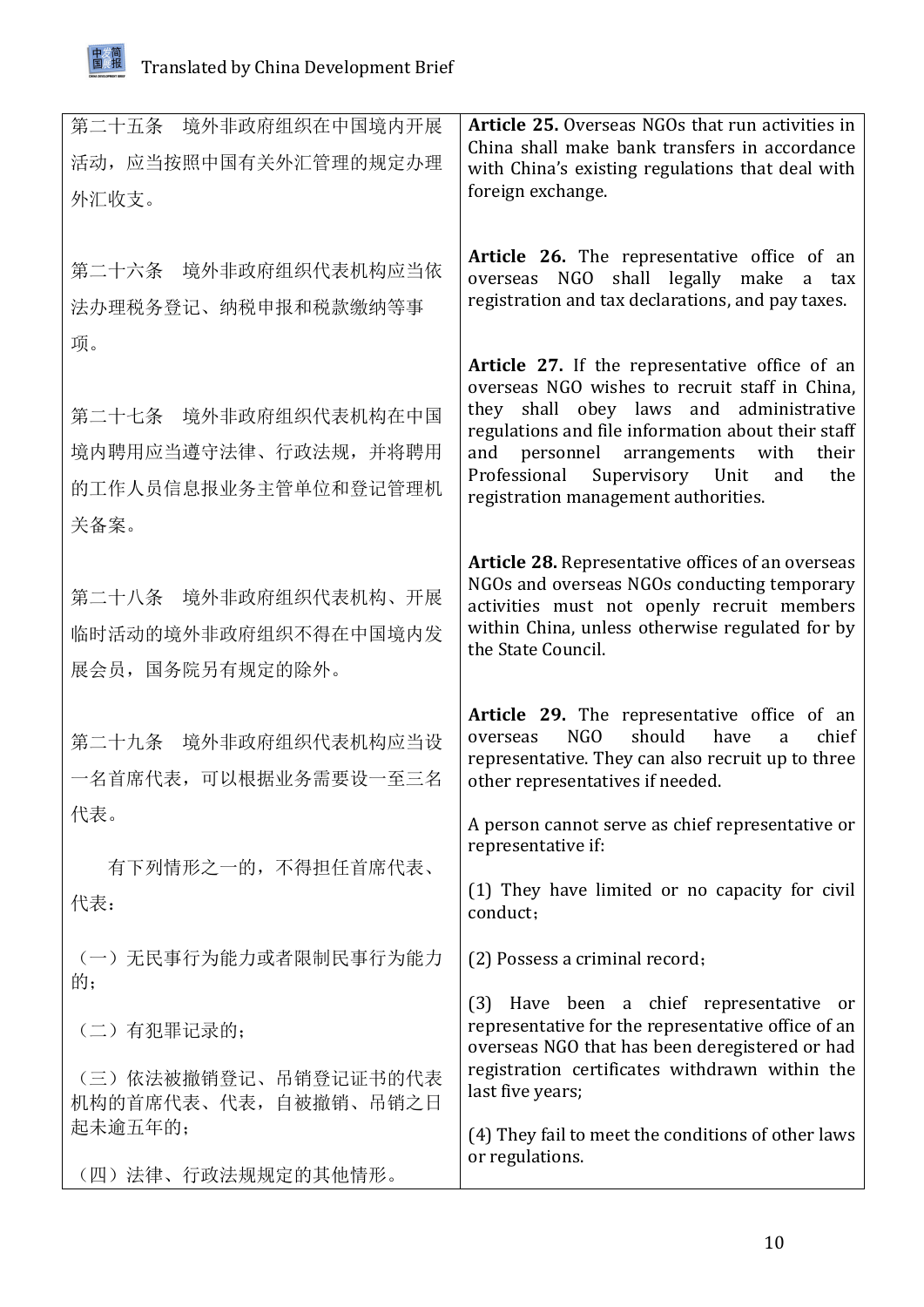

| 第三十条 开展临时活动的境外非政府组织,<br>应当以经备案的名称开展活动。                                                                 | Article 30. Overseas NGOs that conduct<br>temporary activities in China shall do so using<br>the name that was filed.                                                                                                                                                                                                                                                          |
|--------------------------------------------------------------------------------------------------------|--------------------------------------------------------------------------------------------------------------------------------------------------------------------------------------------------------------------------------------------------------------------------------------------------------------------------------------------------------------------------------|
| 境外非政府组织、中方合作单位应当于临时活<br>动结束后三十日内将活动情况、资金使用情况<br>等书面报送登记管理机关。                                           | Once a project has concluded, overseas NGOs<br>and their Chinese partner organizations shall<br>submit reports to the registration management<br>authorities. The report shall<br>include a<br>description of the activity and its use of funds,<br>and shall be submitted within 30 days of the<br>cessation of the activity.                                                 |
| 第三十一条 境外非政府组织代表机构应当每<br>年1月31日前向业务主管单位报送上一年度<br>工作报告, 经业务主管单位出具意见后, 于3<br>月 31 日前报送登记管理机关, 接受年度检<br>査。 | Article 31. The representative office of an<br>overseas NGO shall submit an annual work<br>report to their Professional Supervisory Unit<br>before January 31 <sup>st</sup> . After the Professional<br>Supervisory Unit has given its feedback, the<br>report shall be sent to the registration<br>management authorities by March 31 <sup>st</sup> for<br>annual inspection. |
| 年度工作报告应当包括经审计的财务会计<br>报告、开展活动的情况以及人员和机构变动的<br>情况等内容。                                                   | The annual work report shall include an audited<br>accounting report and descriptions of the<br>activities and changes in staff or in the<br>organizational structure.                                                                                                                                                                                                         |
| 第三十二条 中国境内任何单位和个人不得接<br>受未登记代表机构、开展临时活动未经备案的<br>境外非政府组织的委托、资助,代理或者变相<br>代理境外非政府组织在中国境内开展活动。            | Article 32. Units or individuals in China shall<br>not be hired by, accept financial support from, or<br>represent or covertly represent overseas NGOs<br>that have not legally registered a representative<br>office or filed temporary activities within China.                                                                                                              |
| 第四章 便利措施                                                                                               | <b>Chapter 4. Favorable Policies</b>                                                                                                                                                                                                                                                                                                                                           |
| 第三十三条 国家保障和支持境外非政府组织<br>在中国境内依法开展活动。各级人民政府有关<br>部门应当为境外非政府组织在中国境内依法开<br>展活动提供的便利和服务。                   | <b>Article 33.</b> The country safeguards<br>and<br>supports overseas NGOs to conduct lawful<br>activities in China. Relevant departments at all<br>levels of government shall enable overseas<br>NGOs to carry out lawful activities and services<br>within China.                                                                                                            |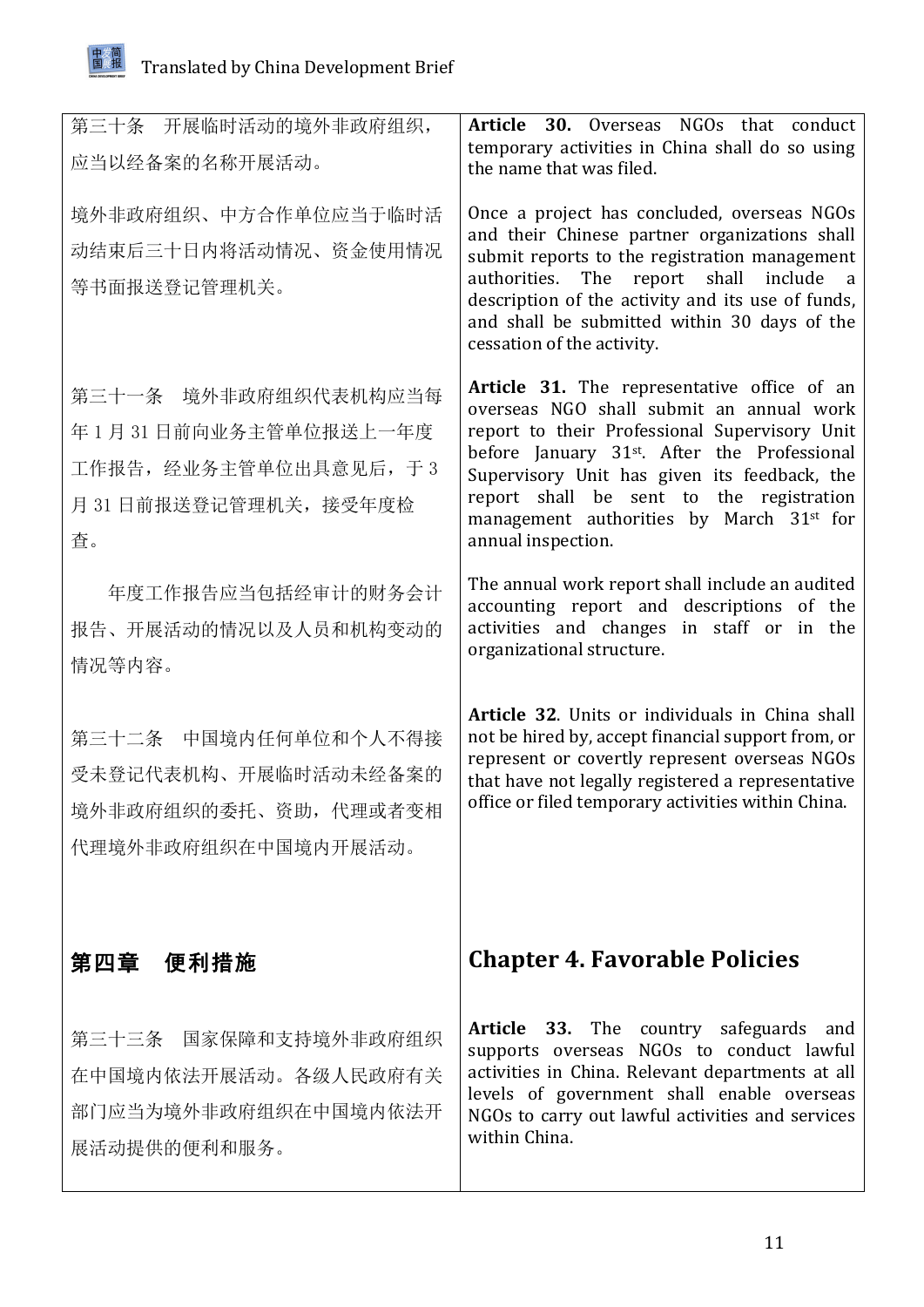| 第三十四条 国务院公安部门和省级人民政府<br>公安机关会同有关部门制定境外非政府组织活<br>动领域和项目目录, 公布业务主管单位名录,<br>为境外非政府组织开展活动提供指引。 | Article 34. The Public Security department of<br>the State Council and provincial level public<br>security authorities, together with the relevant<br>departments, shall stipulate areas of work and<br>projects that overseas NGOs can work in, and<br>publish a list of Professional Supervisory Units<br>in order to guide the activities of the Overseas<br>NGO <sub>s</sub> . |
|--------------------------------------------------------------------------------------------|------------------------------------------------------------------------------------------------------------------------------------------------------------------------------------------------------------------------------------------------------------------------------------------------------------------------------------------------------------------------------------|
| 第三十五条 县级以上人民政府有关部门应当<br>依法为境外非政府组织提供政策咨询、活动指<br>导服务。                                       | Article 35. Relevant government departments<br>at the county level and above shall provide<br>policy advice and activities guidance to overseas<br>NGOs in accordance with the law.                                                                                                                                                                                                |
| 登记管理机关应当建立统一的网站, 公布<br>境外非政府组织申请设立代表机构以及开展临<br>时活动的程序, 供境外非政府组织查询。                         | The registration and management authorities<br>shall set up unified websites to make public the<br>process of overseas<br>NGOs<br>applying for<br>representative offices<br>or temporary work<br>permits.                                                                                                                                                                          |
| 第三十六条 境外非政府组织代表机构依法享<br>受税收优惠等政策。                                                          | Article 36. Overseas NGO representative offices<br>shall enjoy tax benefits and other favorable<br>policies in accordance with the law.                                                                                                                                                                                                                                            |
| 第三十七条 对境外非政府组织代表机构进行<br>年度检查不得收取费用。                                                        | Article 37. Fees cannot be charged for the<br>NGOs'<br>annual<br>inspection<br>of<br>overseas<br>representative offices.                                                                                                                                                                                                                                                           |
| 第三十八条 境外非政府组织代表机构首席代<br>表和代表中的境外人员, 可以凭登记证书、代<br>表证明文件等依法办理就业等工作手续。                        | Article 38. Overseas chief representatives and<br>other expatriate representatives of an overseas<br>NGO's representative office, may use the<br>organization's<br>registration<br>certificate,<br>documents proving the representative's status,<br>and other material to apply for work permits in<br>accordance with the law.                                                   |
| 第五章 监督管理                                                                                   | Supervision<br>And<br>Chapter 5.<br><b>Management</b>                                                                                                                                                                                                                                                                                                                              |
| 第三十九条 境外非政府组织在中国境内开展<br>活动,应当接受公安机关和有关部门和业务主<br>管单位的监督管理。                                  | <b>Article 39.</b> Overseas NGOs conducting activities<br>within China shall be supervised and managed<br>by public<br>security authorities,<br>relevant<br>departments, and Professional Supervisory<br>Units.                                                                                                                                                                    |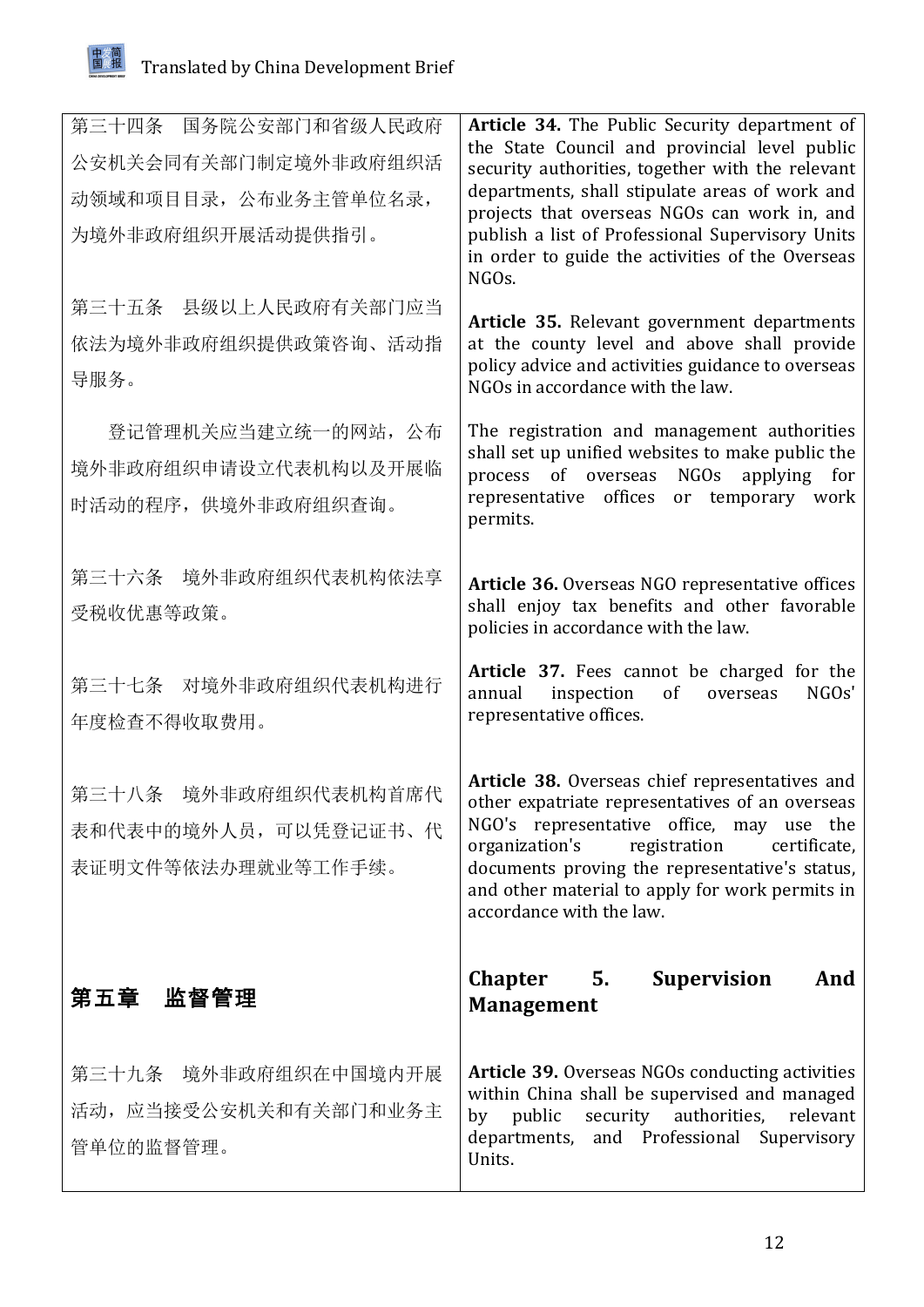

| 第四十条 业务主管单位负责对境外非政府组<br>织设立代表机构、变更登记事项、年度工作报<br>告提出意见, 指导、监督境外非政府组织及其<br>代表机构依法开展活动, 协助公安机关等部门<br>查处境外非政府组织及其代表机构的违法行<br>为。 | Article 40. Professional Supervisory Units shall<br>provide advice to overseas NGOs on setting up a<br>representative office, changing registration<br>status, and annual work reports; they shall guide<br>and oversee the activities of overseas NGOs and<br>their representative offices according to the law;<br>and assist public security authorities and other<br>departments in investigating and punishing<br>illegal activities by overseas NGOs and their<br>representative offices. |
|-----------------------------------------------------------------------------------------------------------------------------|-------------------------------------------------------------------------------------------------------------------------------------------------------------------------------------------------------------------------------------------------------------------------------------------------------------------------------------------------------------------------------------------------------------------------------------------------------------------------------------------------|
| 第四十一条 公安机关负责对境外非政府组织<br>代表机构的登记、年度检查, 境外非政府组织<br>开展临时活动的备案, 对境外非政府组织及其<br>代表机构的违法行为进行查处。                                    | Article 41. Public security authorities are<br>for the registration of<br>responsible<br>the<br>representative offices of overseas NGOs, annual<br>inspections and the filing of temporary activities<br>by overseas NGOs; and for investigating and<br>punishing illegal activities by overseas NGOs<br>and their representative offices.                                                                                                                                                      |
| 公安机关履行监督管理职责, 发现涉嫌违<br>反本法规定行为的,可以依法采取下列措施:<br>(一) 约谈境外非政府组织代表机构的首席代                                                        | When performing their supervision<br>and<br>management responsibilities, the public security<br>authorities may legally take the following<br>measures if activities suspected of breaking this<br>law are detected:                                                                                                                                                                                                                                                                            |
| 表以及其他负责人;<br>(二) 进入境外非政府组织在中国境内的住<br>所、活动场所进行现场检查;                                                                          | (1) Arrange meetings with chief representatives<br>and other responsible persons from overseas<br>NGOs' representative offices;                                                                                                                                                                                                                                                                                                                                                                 |
| (三)询问与被调查事件有关的单位和个人,<br>要求其对与被调查事件有关的事项作出说明;                                                                                | (2) Enter overseas NGOs' residences and venues<br>of activity within China to carry out on-site<br>inspections;                                                                                                                                                                                                                                                                                                                                                                                 |
| (四)查阅、复制与被调查事件有关的文件、<br>资料, 对可能被转移、销毁、隐匿或者篡改的<br>文件、资料予以封存;                                                                 | (3) Question organizations and individuals<br>related to the investigation, and request an<br>explanation of related issues;                                                                                                                                                                                                                                                                                                                                                                    |
| (五)查封或者扣押涉嫌违法活动的场所、设施<br>或者财物。                                                                                              | (4) Access and copy documents and materials<br>related to an investigation, and seal and keep<br>documents and materials that might be<br>removed, destroyed, hidden or tampered with;                                                                                                                                                                                                                                                                                                          |
|                                                                                                                             | (5) Close down or seize venues, equipment, or<br>property related to activities suspected of<br>breaking the law.                                                                                                                                                                                                                                                                                                                                                                               |
| 第四十二条 公安机关可以查询与被调查事件                                                                                                        | Article 42. Public security authorities may<br>access the bank accounts of organizations or<br>individuals related to an investigation, and                                                                                                                                                                                                                                                                                                                                                     |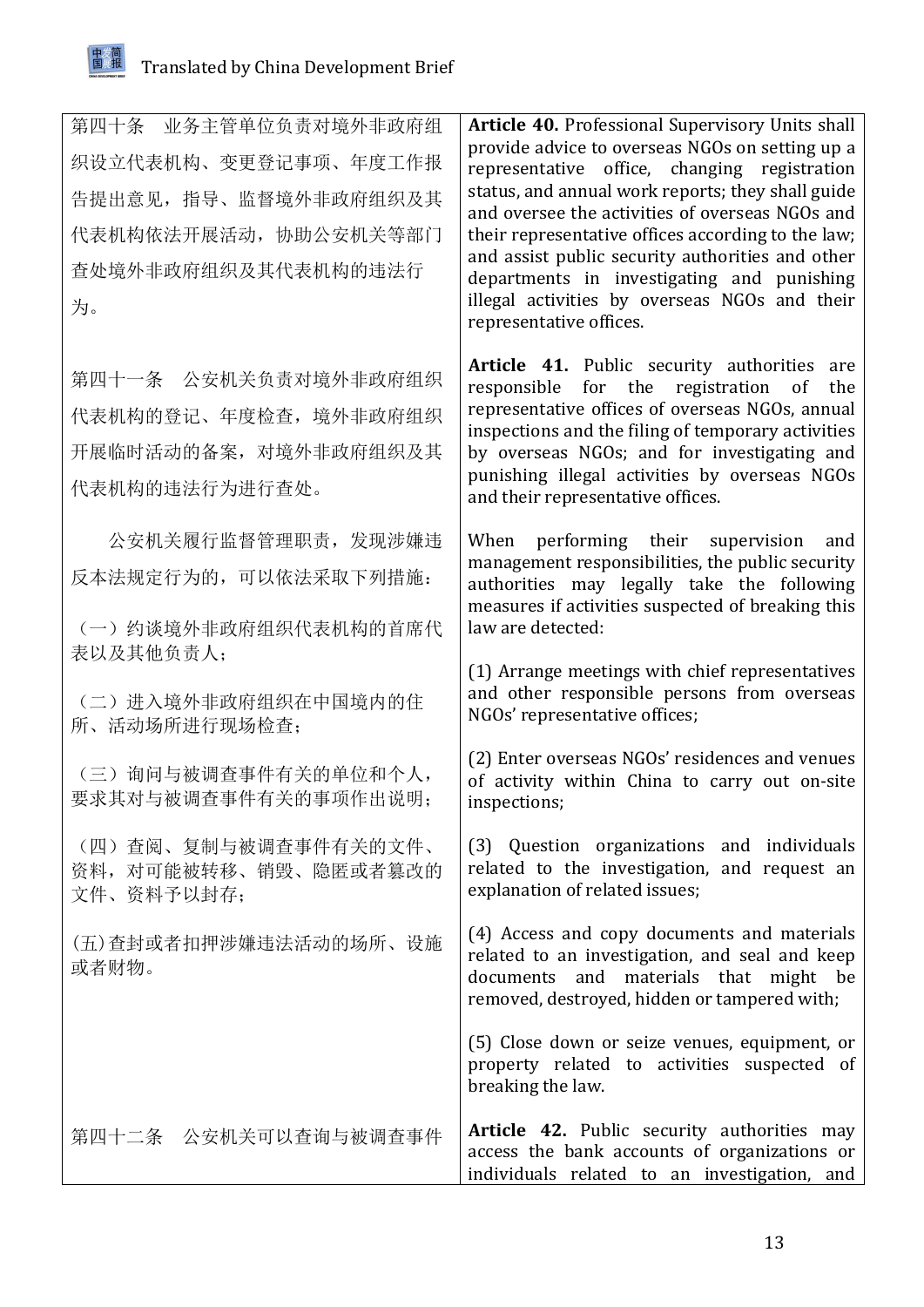有关的单位和个人的银行账户,有关金融机 构、金融监督管理机构应当予以配合。对涉嫌 违法活动的银行账户资金,经设区的市级以上 人民政府公安机关负责人批准,可以提请人民 法院依法冻结;对涉嫌犯罪的银行账户资金, 依照《中华人民共和国刑事诉讼法》的规定采 取冻结措施。

第四十三条 国家安全、外交外事、财政、金 融监督管理、海关、税务、外国专家等部门按 照各自职责对境外非政府组织及其代表机构依 法实施监督管理。

第四十四条 国务院反洗钱行政主管部门对境 外非政府组织代表机构、中方合作单位以及接 受境外非政府组织资金的中国境内单位和个人 开立、使用银行账户过程中遵守反洗钱和反恐 怖主义融资法律规定的情况进行监督管理。

## 第六章 法律责任

第四十五条 境外非政府组织代表机构、开展 临时活动的境外非政府组织或者中方合作单位 有下列情形之一的,由设区的市级以上人民政 府公安机关给予警告或者责令限期停止活动; 没收非法财物和违法所得;情节严重的,由登

related financial institutions and financial supervision and management institutions shall cooperate. If the approval of a person in charge of a public security authority at the municipal level and above (under which administrative districts are established) is gained, bank accounts related to illegal activities may be frozen with permission from a court. The bank accounts can also be frozen according to the Criminal Procedure Law of the People's Republic of China, if they are related to suspected criminal activities.

Article 43. Departments of national security, diplomatic and overseas affairs, fiscal and financial supervision and management, the customs, tax authorities, departments in charge of overseas experts and other relevant departments shall supervise and manage overseas NGOs and their representative offices according to the law and their respective responsibilities and areas of work.

**Article 44.** The anti-money laundering departments under the State Council shall supervise and manage the opening and use of bank accounts by the representative offices of overseas NGOs and their Chinese partners, and also the opening and use of bank accounts by individuals and organizations within China receiving funding from overseas NGOs, for compliance with laws and regulations against money laundering and terrorism financing.

## **Chapter 6. Legal Responsibility**

**Article 45.** Public security authorities at the municipal level and above (under which administrative districts are established) shall give warnings or orders to stop activities within a given period to the representative offices of overseas NGOs, overseas NGOs carrying out temporary activities or their Chinese partners; confiscate illegal assets or unlawful gains; and in serious cases, revoke the registration certificates or temporary activity approval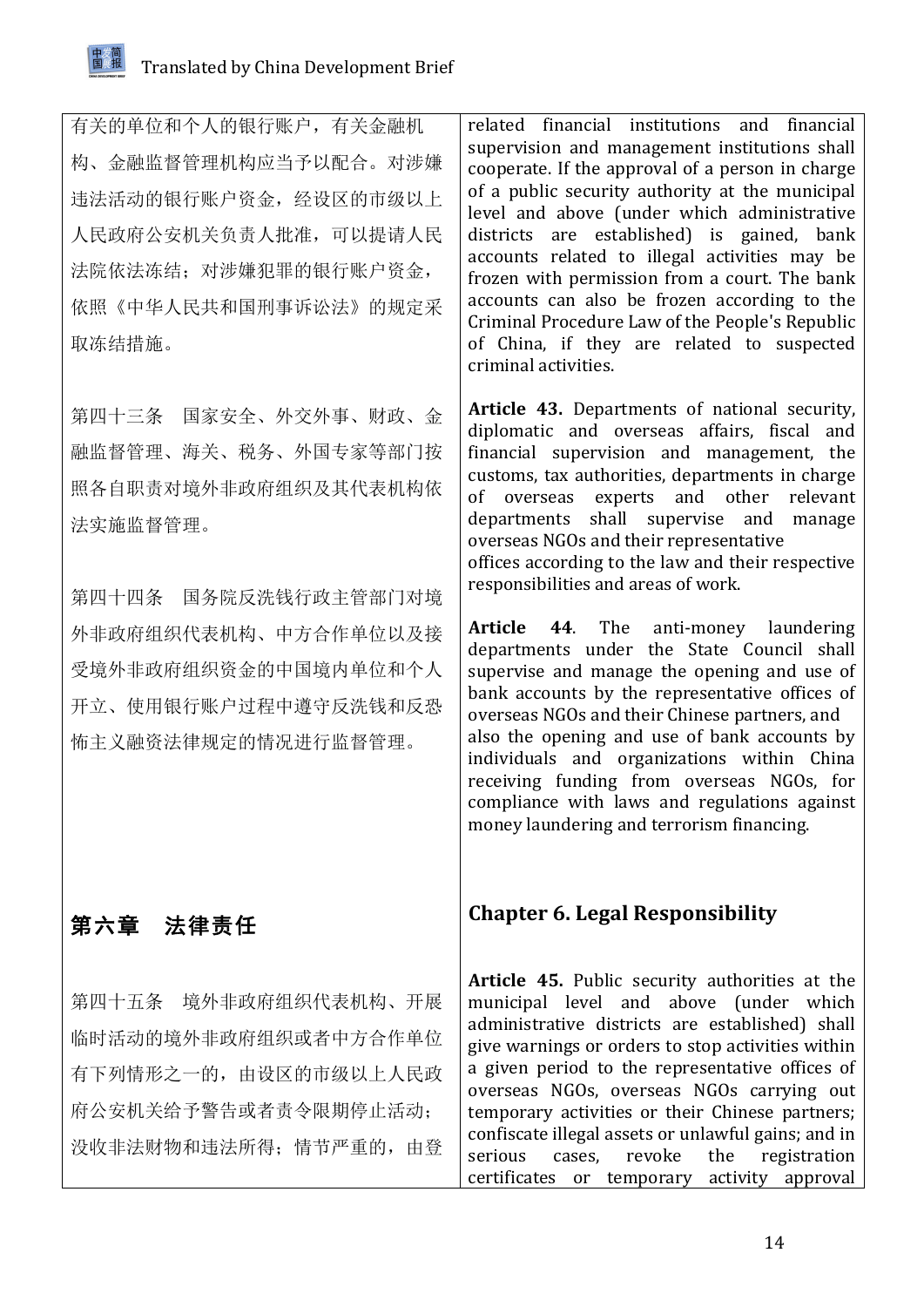

| 记管理机关吊销登记证书、取缔临时活动:                            | documents if any of the following situations<br>occur:                                                                                                                   |
|------------------------------------------------|--------------------------------------------------------------------------------------------------------------------------------------------------------------------------|
| (一) 未按照规定办理变更登记、备案相关事<br>项的;                   | (1) Modifications to the registration or filings<br>are not completed in accordance with the law;                                                                        |
| (二) 未按照登记或者备案的名称、业务范<br>围、活动地域开展活动的;           | (2) The name, scope of operations and location<br>of the activities identified on the registration or<br>filing documents are not followed in carrying                   |
| (三) 从事、资助营利性活动的, 进行募捐或<br>者违反规定发展会员的;          | out the activities;                                                                                                                                                      |
|                                                | (3) The organization carries out or funds for-<br>profit activities, raises funds or develops its                                                                        |
| (四) 违反规定取得、使用资金的, 未按照规<br>定开立、使用银行账户或者进行会计核算的; | membership in violation of the law;                                                                                                                                      |
| (五) 未按照规定报送年度活动计划、报送或<br>者公开年度工作报告的;           | (4) The organization obtains or uses funds in<br>violation of the law, and fails to set up and use<br>bank accounts or conduct accounting in<br>accordance with the law; |
| (六) 拒不接受或者不按照规定接受监督检查<br>的。                    | (5) Annual activity plans are not submitted, or<br>annual work reports are not submitted or                                                                              |
| 境外非政府组织代表机构、开展临时活动                             | disclosed as required by the law;                                                                                                                                        |
| 的境外非政府组织或者中方合作单位以提供虚                           | (6) The organization refuses to accept<br>inspections or fails to accept inspections that are<br>required by the law;                                                    |
| 假材料等非法手段, 取得代表机构登记证书或                          |                                                                                                                                                                          |
| 者进行临时活动备案的, 或者有伪造、变造、                          | Where the representative offices of overseas<br>NGOs, overseas NGOs' carrying out temporary                                                                              |
| 买卖、出租、出借登记证书、印章行为的, 依                          | activities, or their Chinese partners use illegal                                                                                                                        |
| 照前款规定处罚。                                       | methods such as providing false information<br>obtain registration certificates<br>for<br>to<br>representative offices or to file for carrying out                       |
|                                                | temporary activities; or where there are acts of<br>counterfeiting, altering, buying and selling,                                                                        |
|                                                | renting or loaning registration certificates or                                                                                                                          |
|                                                | seals, sanctions shall be given in accordance<br>with the preceding provisions of this article.                                                                          |
| 第四十六条 有下列情形之一的, 由设区的市                          | Article 46. If any of the following situations                                                                                                                           |
| 级以上人民政府公安机关予以取缔或责令停止                           | occur, organizations shall be banned or illegal<br>activities stopped by the public security                                                                             |
| 违法行为; 没收非法财物和违法所得; 对直接                         | authorities at the municipal level and above (in<br>that have<br>administrative<br>districts<br>cities<br>established underneath them); illegal properties               |
| 责任人员给予警告, 情节严重的, 处十日以下                         |                                                                                                                                                                          |
| 拘留:                                            | and gains shall be confiscated; individual(s)<br>directly in charge will be warned, and in serious<br>cases, detained for up to 10 days:                                 |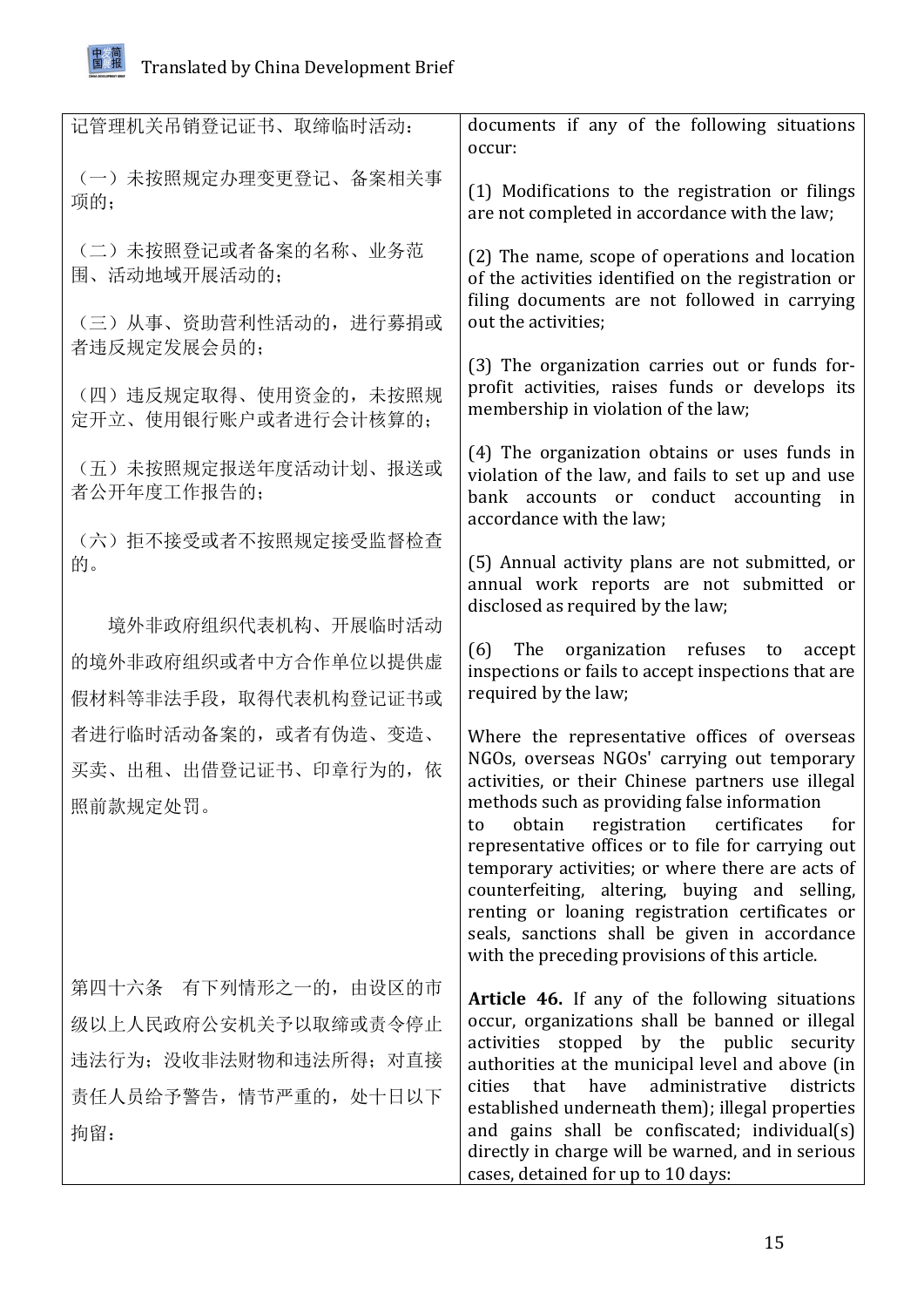

| (一) 未经登记、备案, 以境外非政府组织代<br>表机构、境外非政府组织名义开展活动的;                                                                                                           | (1) Carrying out activities in the name of<br>overseas NGOs or representative offices of<br>overseas NGOs without registration or filing;                                                                                                                                                                                                                                                                                                                                                                                                                                                                     |
|---------------------------------------------------------------------------------------------------------------------------------------------------------|---------------------------------------------------------------------------------------------------------------------------------------------------------------------------------------------------------------------------------------------------------------------------------------------------------------------------------------------------------------------------------------------------------------------------------------------------------------------------------------------------------------------------------------------------------------------------------------------------------------|
| (二) 被撤销登记、吊销登记证书以及注销登<br>记后以境外非政府组织代表机构名义开展活动<br>的;<br>(三)境外非政府组织临时活动期限届满或者<br>临时活动被取缔后在中国境内开展活动的;                                                      | (2) Continuing to carry out activities in the name<br>of representative offices of overseas NGOs after<br>registration has been revoked, registration<br>certificates have been suspended, or registration<br>has been canceled;                                                                                                                                                                                                                                                                                                                                                                              |
| (四)境外非政府组织未登记代表机构、临时<br>活动未备案,委托、资助中国境内单位和个人<br>在中国境内开展活动的。                                                                                             | (3) Continuing to carry out activities within<br>China after the temporary activity period has<br>expired or temporary activities have been shut<br>down;                                                                                                                                                                                                                                                                                                                                                                                                                                                     |
| 中国境内单位和个人明知境外非政府组织<br>未登记代表机构、临时活动未备案,与其合作<br>的, 或接受其委托、资助, 代理或者变相代理<br>其开展活动的, 进行项目活动资金收付的, 按                                                          | (4) An overseas NGO without a registered<br>representative office or without a filing of its<br>temporary activity commissions or funds units<br>and individuals within China to carry out<br>activities within China.                                                                                                                                                                                                                                                                                                                                                                                        |
| 照前款规定处罚。                                                                                                                                                | Where units and individuals within China work<br>with overseas NGOs despite knowing that these<br>overseas NGOs have not registered or filed their<br>temporary activities; accept their authorizations<br>or funds; work directly or indirectly as their<br>agents; or help process program operation funds<br>for them, sanctions shall be given according to<br>the preceding provisions of this article.                                                                                                                                                                                                  |
| 第四十七条 境外非政府组织、境外非政府组<br>织代表机构有下列情形之一的,由登记管理机<br>关吊销登记证书或取缔临时活动; 尚不构成犯<br>罪的, 由设区的市级以上人民政府公安机关对<br>直接责任人员处十五日以下拘留:<br>(一)煽动抗拒法律、法规实施的;<br>(二) 非法获取国家秘密的; | Article 47. If any of the following situations<br>occur, overseas NGOs and the representative<br>offices of overseas NGOs shall have their<br>registration certificates revoked or<br>their<br>temporary activities shall be shut down by the<br>registration and management authorities; and<br>where violations do not constitute a criminal<br>offense, the public security authorities at the<br>municipal level and above (in cities that have<br>administrative districts established underneath<br>them) may authorize a detention of no more<br>than 15 days for the persons directly<br>responsible: |
| (三) 造谣、诽谤或者发表、传播其他有害信<br>息, 危害国家安全或者损害国家利益的;                                                                                                            | (1) Inciting resistance against the enforcement<br>of laws and regulations;<br>(2) Collecting state secrets in violation of the                                                                                                                                                                                                                                                                                                                                                                                                                                                                               |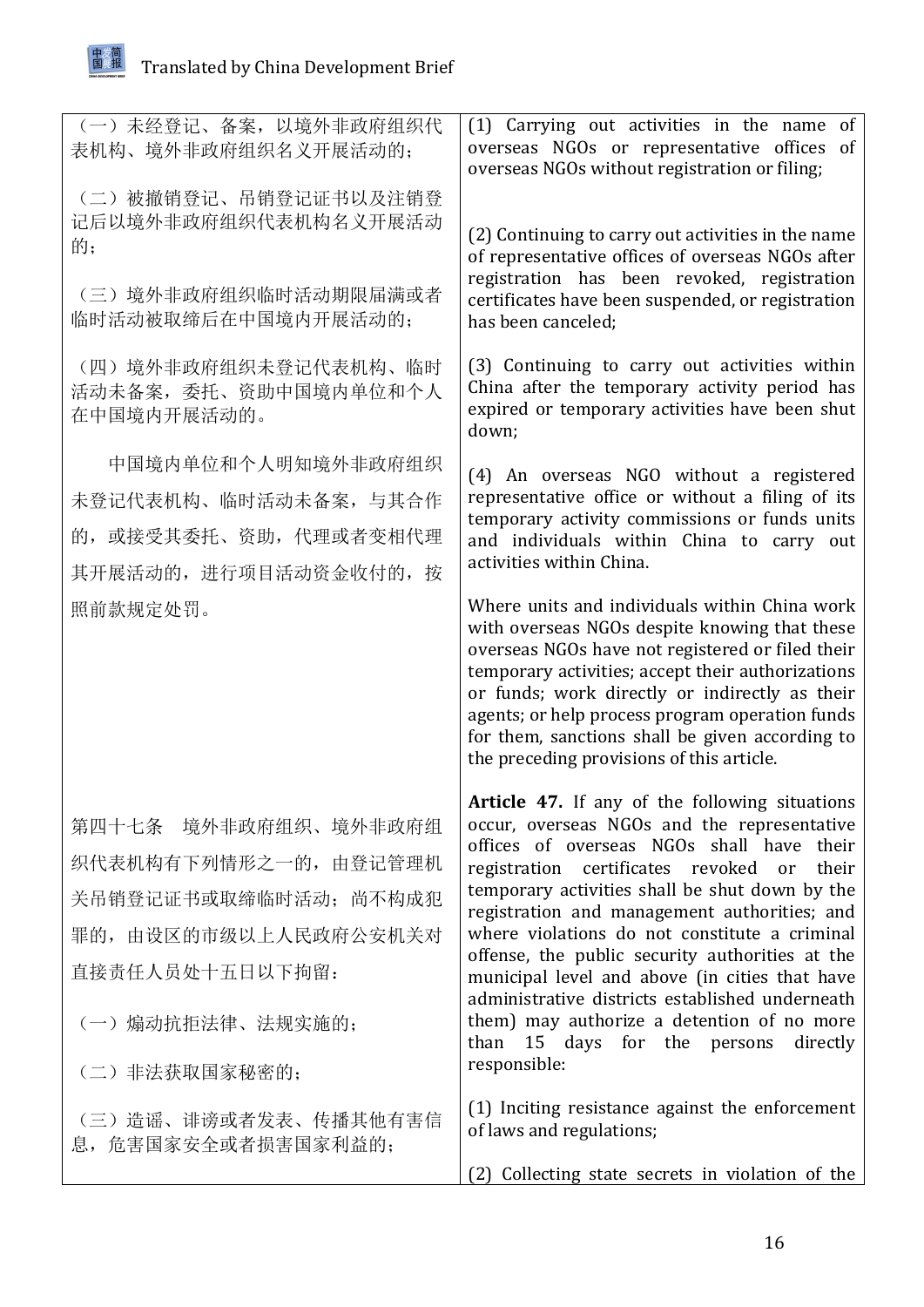田发简国展报

| (四) 从事或者资助政治活动, 非法从事或资<br>助宗教活动的;                                                                                | law;                                                                                                                                                                                                                                                                                                                                                                                                                                  |
|------------------------------------------------------------------------------------------------------------------|---------------------------------------------------------------------------------------------------------------------------------------------------------------------------------------------------------------------------------------------------------------------------------------------------------------------------------------------------------------------------------------------------------------------------------------|
| (五) 有其他危害国家安全、损害国家利益或<br>者社会公共利益情形的。                                                                             | (3) Spreading rumors and defamation, or<br>publishing and disseminating other harmful<br>information that undermine state security or<br>harm national interests;                                                                                                                                                                                                                                                                     |
| 境外非政府组织、境外非政府组织代表机<br>构有分裂国家、破坏国家统一、颠覆国家政权                                                                       | (4) Carrying out or funding political activities, or<br>illegally carrying out or funding religious<br>activities;                                                                                                                                                                                                                                                                                                                    |
| 等犯罪行为的, 由登记管理机关依照前款规定<br>处罚, 对直接责任人员依法追究刑事责任。                                                                    | (5) Other activities that undermine state<br>security and harm national interests or societal<br>public interests.                                                                                                                                                                                                                                                                                                                    |
|                                                                                                                  | Where overseas NGOs or the representative<br>offices of overseas NGOs engage in separatism,<br>attempt to undermine national unity or subvert<br>state power, or commit other such crimes, the<br>registration and management authorities shall<br>enact punishment in accordance with the<br>preceding provisions of this article, and bring<br>criminal charges against the persons directly<br>responsible in accordance with law. |
| 第四十八条 境外非政府组织、境外非政府组<br>织代表机构违反本法规定被撤销登记、吊销登<br>记证书或者临时活动被取缔的, 自被撤销、吊<br>销、取缔之日起五年内, 不得在中国境内再设<br>立代表机构或者开展临时活动。 | Article 48.<br>NGOs<br>Overseas<br>the<br>and<br>representative offices of overseas NGOs that are<br>deregistered, have their registration certificates<br>revoked or their temporary activities shut down<br>must not again set up representative offices or<br>carry out temporary activities within China<br>within five years from the date of deregistration,<br>revocation, or shutting down.                                   |
| 未登记代表机构或者临时活动未备案开展<br>活动的境外非政府组织, 自活动被取缔之日起<br>五年内, 不得在中国境内再设立代表机构或者<br>开展临时活动。                                  | Overseas NGOs that carry out activities without<br>obtaining registration status or filing temporary<br>activities must not again set up representative<br>offices or carry out temporary activities within<br>China within five years from the date of<br>cancellation of their activities.                                                                                                                                          |
| 有本法第四十七条规定情形之一的境外非<br>政府组织, 国务院公安部门可以将其列入不受<br>欢迎的名单, 不得在中国境内再设立代表机构<br>或者开展临时活动。                                | Overseas NGOs violating article 47 of this law<br>may be added to a list of unwelcome NGOs by<br>the public security department under the State<br>Council,<br>must not<br>and<br>again<br>set<br>up<br>representative offices or carry out temporary<br>activities within China                                                                                                                                                      |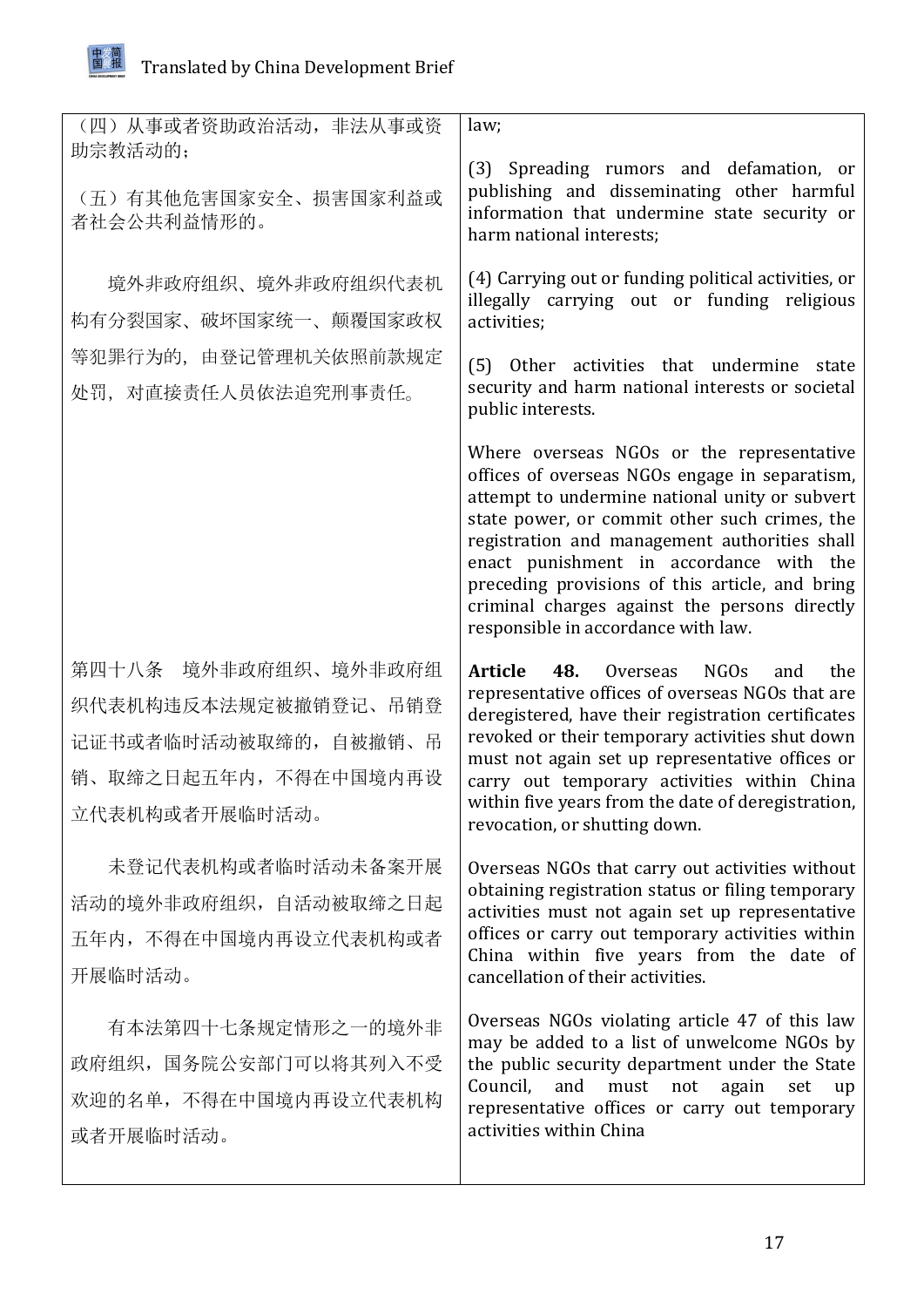

| 第四十九条 境外非政府组织代表机构被责令<br>限期停止活动的, 由登记管理机关封存其登记<br>证书、印章和财务凭证。对被撤销登记、吊销<br>登记证书的, 由登记管理机关收缴其登记证<br>书、印章并公告作废。 | Article 49. Representative offices of overseas<br>NGOs that are ordered to stop operations within<br>a certain period of time shall have their<br>registration certificates, official seals, and<br>accounting documents sealed and stored by the<br>registration and management authorities. For<br>organizations that are deregistered or whose<br>registration certificates have been revoked, the<br>registration authorities shall confiscate and<br>publicly announce the cancellation of their<br>documents and official seals. |
|-------------------------------------------------------------------------------------------------------------|----------------------------------------------------------------------------------------------------------------------------------------------------------------------------------------------------------------------------------------------------------------------------------------------------------------------------------------------------------------------------------------------------------------------------------------------------------------------------------------------------------------------------------------|
| 第五十条 境外人员违反本法规定的, 有关机<br>关可以依法限期出境、遣送出境或者驱逐出<br>境。                                                          | Article 50. For foreigners violating this law,<br>related departments may order their departure<br>within a given period of time, have them<br>repatriated, or deported.                                                                                                                                                                                                                                                                                                                                                               |
| 第五十一条 公安机关、有关部门和业务主管<br>单位及其工作人员在境外非政府组织监督管理<br>工作中, 不履行职责或者滥用职权、玩忽职<br>守、徇私舞弊的, 依法追究法律责任。                  | Article 51. If public security authorities, related<br>departments, professional supervisory units and<br>their staff refuse to carry out their duty, abuse<br>power, are negligent or corrupt in supervising<br>and managing overseas NGOs, they shall be<br>prosecuted for legal liability in according with<br>the law.                                                                                                                                                                                                             |
| 第五十二条 违反本法规定, 构成违反治安管<br>理行为的, 由公安机关依法给予治安管理处<br>罚; 构成犯罪的, 依法追究刑事责任。                                        | Article 52. Where violations of provisions of<br>this law constitute a violation of public security<br>administration regulations, the public security<br>authorities<br>shall<br>give public security<br>administrative sanctions in accordance with the<br>law; where a crime is constituted, criminal<br>charges shall be brought in accordance with the<br>law.                                                                                                                                                                    |
| 第七章 附则                                                                                                      | <b>Chapter 7. Supplementary Provisions</b>                                                                                                                                                                                                                                                                                                                                                                                                                                                                                             |
| 第五十三条 境外学校、医院、自然科学和工<br>程技术的研究机构或者学术组织与境内学校、<br>医院、自然科学和工程技术的研究机构或者学<br>术组织开展交流合作, 按照国家有关规定办                | Article 53. Where overseas schools, hospitals,<br>scientific and engineering technology research<br>institutions or academic organizations engage in<br>exchange and cooperation activities with<br>schools, hospitals, scientific and engineering<br>technology research institutions or academic<br>organizations within China, relevant state<br>regulations shall be applied in handling such                                                                                                                                      |